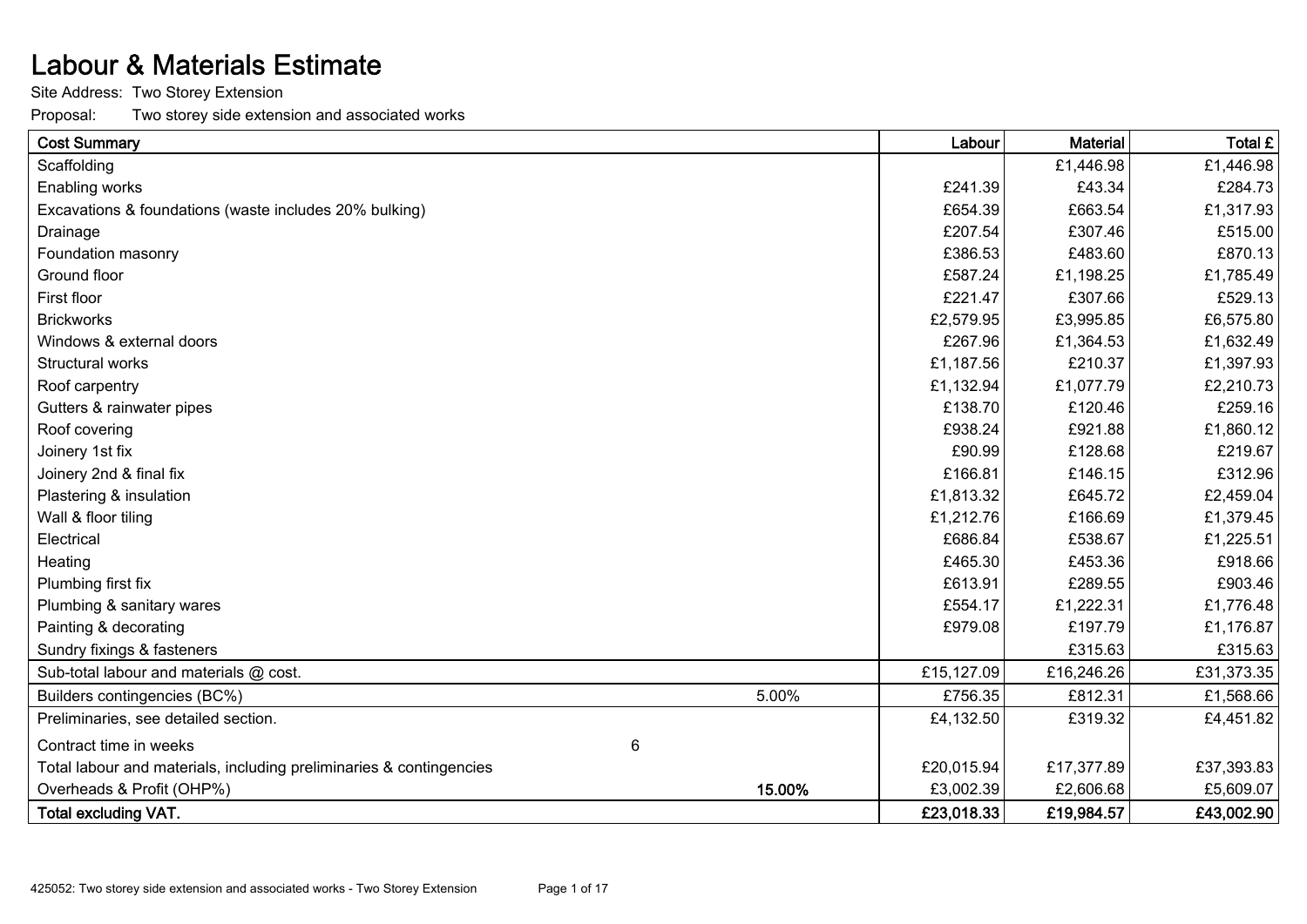| Build Stage Summary: Each item includes builders contingencies, preliminaries and builders profit. | Labour     | <b>Material</b> | Total £    |
|----------------------------------------------------------------------------------------------------|------------|-----------------|------------|
| Scaffolding                                                                                        |            | £1,779.93       | £1,779.93  |
| Enabling works                                                                                     | £367.31    | £53.31          | £420.62    |
| Excavations & foundations (waste includes 20% bulking)                                             | £995.76    | £816.22         | £1,811.98  |
| Drainage                                                                                           | £315.81    | £378.21         | £694.02    |
| Foundation masonry                                                                                 | £588.17    | £594.88         | £1,183.05  |
| Ground floor                                                                                       | £893.58    | £1,473.97       | £2,367.55  |
| First floor                                                                                        | £337.00    | £378.45         | £715.45    |
| <b>Brickworks</b>                                                                                  | £3,925.83  | £4,915.30       | £8,841.12  |
| Windows & external doors                                                                           | £407.74    | £1,678.51       | £2,086.25  |
| Structural works                                                                                   | £1,807.07  | £258.78         | £2,065.85  |
| Roof carpentry                                                                                     | £1,723.95  | £1,325.79       | £3,049.74  |
| Gutters & rainwater pipes                                                                          | £211.05    | £148.18         | £359.23    |
| Roof covering                                                                                      | £1,427.68  | £1,134.01       | £2,561.69  |
| Joinery 1st fix                                                                                    | £138.46    | £158.29         | £296.75    |
| Joinery 2nd & final fix                                                                            | £253.83    | £179.78         | £433.61    |
| Plastering & insulation                                                                            | £2,759.26  | £794.30         | £3,553.56  |
| Wall & floor tiling                                                                                | £1,845.41  | £205.05         | £2,050.46  |
| Electrical                                                                                         | £1,045.14  | £662.62         | £1,707.76  |
| Heating                                                                                            | £708.03    | £557.68         | £1,265.71  |
| Plumbing first fix                                                                                 | £934.16    | £356.18         | £1,290.34  |
| Plumbing & sanitary wares                                                                          | £843.26    | £1,503.57       | £2,346.83  |
| Painting & decorating                                                                              | £1,489.83  | £243.30         | £1,733.13  |
| Sundry fixings & fasteners                                                                         |            | £388.26         | £388.26    |
| <b>Total excluding VAT.</b>                                                                        | £23,018.33 | £19,984.57      | £43,002.90 |

## We have made no allowance for the following, please ensure you take these items into account when finalising your costs;

Foul water drainage, not enough details prided to cost accurately.

| Fluctuation                      | Total £    | M <sub>2</sub> | Rate per m2 |
|----------------------------------|------------|----------------|-------------|
| Proposed Contract Price Less 10% | £38,702.61 | 21.381         | £1,810.14   |
| <b>Proposed Contract Price</b>   | £43,002.90 | 21.381         | £2,011.27   |
| Proposed Contract Price Plus 10% | £47,303.19 | 21.381         | £2,212.39   |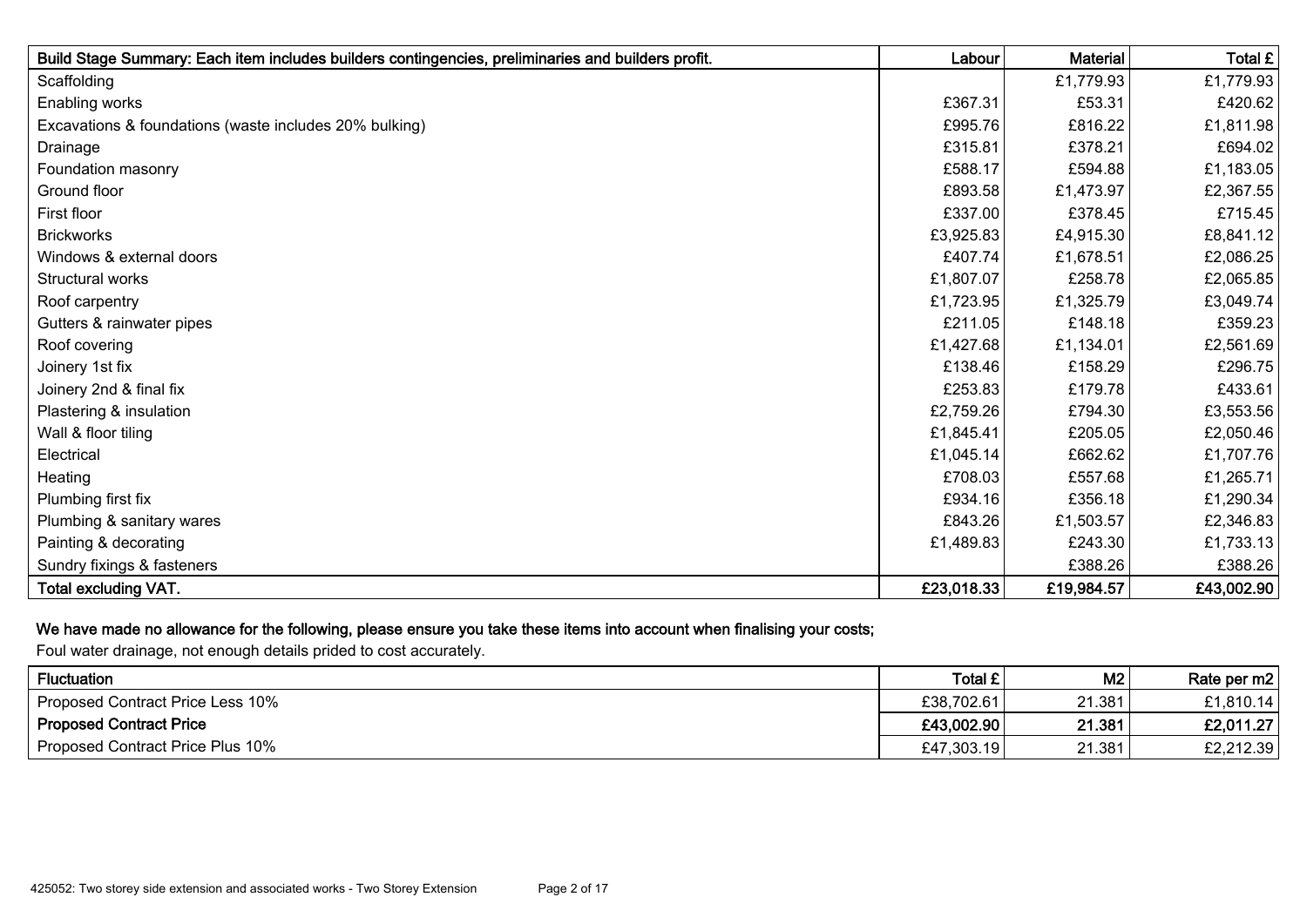| Description                                          | Abbreviation    | Description                                     | Abbreviation     |
|------------------------------------------------------|-----------------|-------------------------------------------------|------------------|
| Line only contains information in labour section.    | $\,<$           | Cubic metres.                                   | M <sup>3</sup>   |
| Line only contains information in materials section. | $\geq$          | Not applicable.                                 | Na               |
| Builder's contingencies.                             | BC%             | Number.                                         | Nr               |
| Bag                                                  | Bg              | Overheads & Profit.                             | OHP%             |
| Builder's profit.                                    | BP%             | Painter and decorator.                          | <b>PD</b>        |
| Bricklayer X 1 and semi-skilled labourer.            | <b>BL1.1</b>    | Painter and decorator X 2.                      | PD <sub>2</sub>  |
| Bricklayer X 2 and semi-skilled labourer.            | <b>BL2.1</b>    | Plumbing and heating engineer X 1.              | PH               |
| Box.                                                 | Bx              | Plumbing and heating engineer X 2.              | PH <sub>2</sub>  |
| Carpenter and joiner.                                | CJ              | Pack.                                           | Pk               |
| Carpenter and joiner X 2.                            | CJ <sub>2</sub> | Plasterer.                                      | PL               |
| Day.                                                 | Dy              | Plasterer and semi-skilled labourer.            | <b>PLS</b>       |
| Each.                                                | Ea              | Pair.                                           | Pr               |
| Electrician.                                         | EL              | Per week.                                       | PW               |
| General labourer.                                    | GL              | Roll                                            | $R_{\parallel}$  |
| Groundworker.                                        | GW              | Roofer.                                         | <b>RR</b>        |
| Groundworker X 2.                                    | GW <sub>2</sub> | Roofer and semi-skilled labourer.               | <b>RRS</b>       |
| Groundworker X 2 and 1 general labourer.             | GW2.1           | Sheet.                                          | Sh               |
| Groundworker and carpenter.                          | <b>GWC</b>      | Semi-skilled labourer.                          | <b>SL</b>        |
| Half day.                                            | Hd              | Semi-skilled labourer and general labourer X 1. | SL <sub>1</sub>  |
| Hired plant.                                         | Hp              | Builder's skip.                                 | Sp               |
| Hour.                                                | Hr              | Specialist sub-contractor.                      | <b>SSC</b>       |
|                                                      |                 | Specialist sub-contractor X 2.                  | SSC <sub>2</sub> |
| Tool hire.                                           | Ht              | Unit for 10Nr (such as 10Nr/M2).                | Ten              |
| Included in pipe and fittings.                       | IPF             | Thousand.                                       | Th               |
|                                                      |                 | Tiler.                                          | <b>TLR</b>       |
| Load.                                                | Ld              | Ton.                                            | Tn               |
| Lump sum.                                            | Ls              | Unit of measurement.                            | <b>UoM</b>       |
| Lineal metres.                                       | M               | Week.                                           | Wk               |
| Square metres.                                       | M <sup>2</sup>  | Weeks.                                          | Wks              |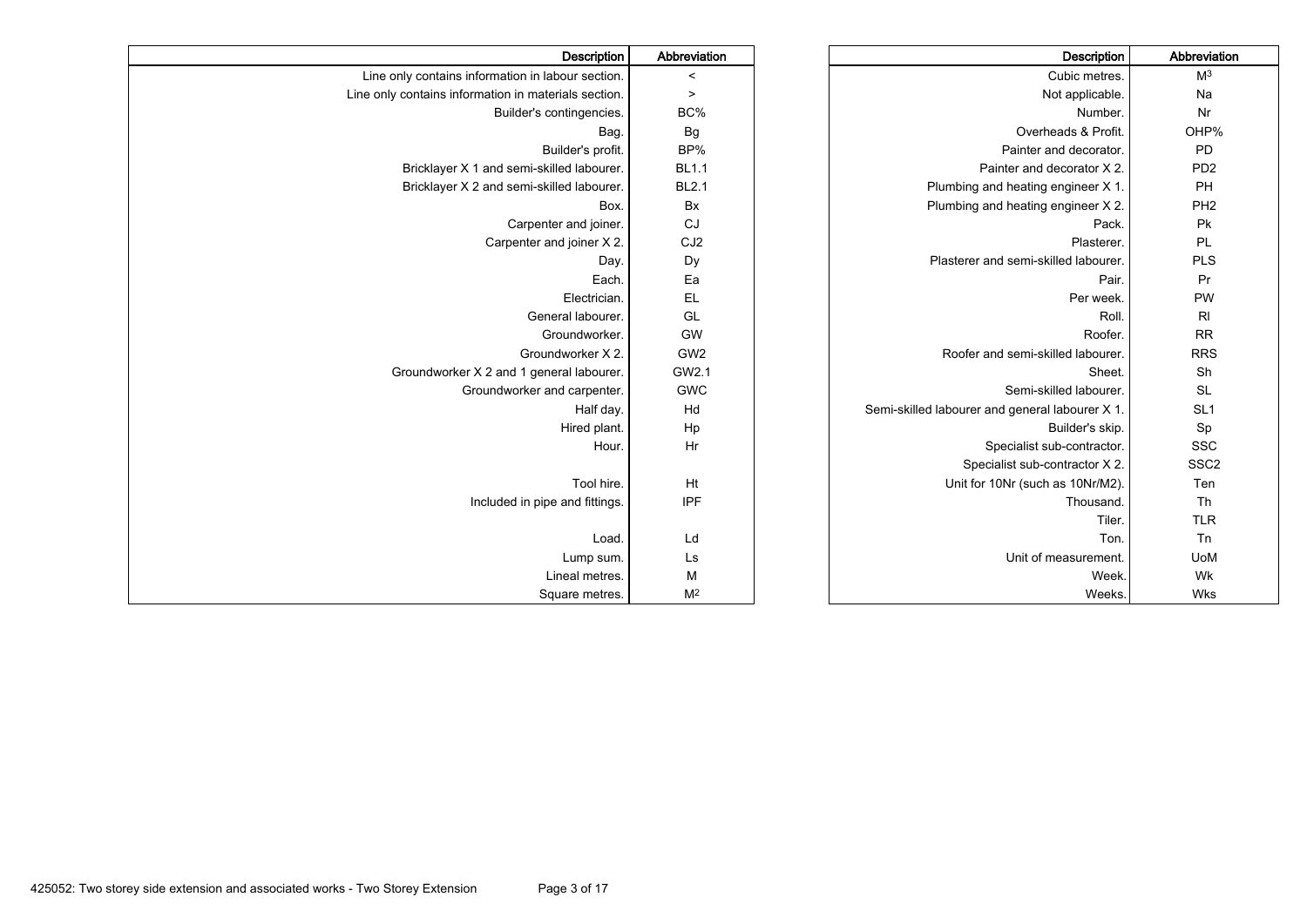| Trade                          | Grade      | Per Day | Rate of Pay Converting Trade day rates into hourly crew rates. |                                                                                                    |         |      |  |  |  |  |
|--------------------------------|------------|---------|----------------------------------------------------------------|----------------------------------------------------------------------------------------------------|---------|------|--|--|--|--|
| Groundworker.                  | GR         | £176.00 |                                                                | $\vert$ In all cases we use a trade day rate based on an eight (8) hour day including breaks.      |         |      |  |  |  |  |
| General labourer.              | GL         |         |                                                                | £116.00 The crew rate per hour is simply the trade day rate divided by 8.                          |         |      |  |  |  |  |
| Semi skilled labourer.         | <b>SL</b>  |         | £129.00   For example:                                         | The rate of pay per day for a Roofer $=$                                                           | £182.00 | Day  |  |  |  |  |
| Bricklayer.                    | <b>BL</b>  | £199.00 |                                                                | Divide by 8 hours per day $=$                                                                      | £22.75  | Hour |  |  |  |  |
| Carpenter and joiner.          | CJ         | £194.00 |                                                                |                                                                                                    |         |      |  |  |  |  |
| Roofer.                        | <b>RR</b>  |         | by 8.                                                          | £182.00 Where a crew grade is more than one operative the day rates are added together and divided |         |      |  |  |  |  |
| Plasterer.                     | <b>PL</b>  |         | £184.00   For example:                                         | The day rate for a Roofer $=$                                                                      | £182.00 | Day  |  |  |  |  |
| Electrician.                   | <b>EL</b>  | £198.00 |                                                                | + Semi-skilled labourer                                                                            | £129.00 | Day  |  |  |  |  |
| Plumbing and heating engineer. | PH         | £206.00 |                                                                | Total day rate.                                                                                    | £311.00 | Day  |  |  |  |  |
| Painter and decorator.         | <b>PD</b>  | £160.00 |                                                                | Divide by 8 hours per day $=$                                                                      | £38.88  | Hour |  |  |  |  |
| Specialist Sub-Contractor.     | <b>SSC</b> | £200.00 |                                                                |                                                                                                    |         |      |  |  |  |  |
| Tiler.                         | <b>TLR</b> | £205.00 |                                                                |                                                                                                    |         |      |  |  |  |  |
| Working foreman.               | WF         | £211.00 |                                                                |                                                                                                    |         |      |  |  |  |  |

| <b>Crew Composition</b>                            | Crew<br>Grade   | <b>Crew Rate</b><br>per hour | <b>Crew Composition</b>                       | Crew<br>Grade               | <b>Crew Rate</b><br>per hour |
|----------------------------------------------------|-----------------|------------------------------|-----------------------------------------------|-----------------------------|------------------------------|
| Groundworker.                                      | <b>GW</b>       | £22.00                       | Roofer.                                       | <b>RR</b>                   | £22.75                       |
| Groundworker X 2.                                  | GW <sub>2</sub> | £44.00                       | Roofer and semi-skilled labourer.             | <b>RRS</b>                  | £38.88                       |
| Groundworker X 2 and general labourer.             | GW2.1           | £58.50                       | Plasterer.                                    | PL                          | £23.00                       |
| Groundworker and carpenter.                        | <b>GWC</b>      | £46.25                       | Plasterer and semi-skilled labourer.          | <b>PLS</b>                  | £39.13                       |
| General labourer.                                  | GL              | £14.50                       | Electrician.                                  | EL                          | £24.75                       |
| Semi-skilled labourer.                             | <b>SL</b>       | £16.13                       | Plumbing and heating engineer X 1.            | PH                          | £25.75                       |
| Semi-skilled labourer & general labourer X 1.      | SL <sub>1</sub> | £30.63                       | Plumbing and heating engineer X 2.            | PH <sub>2</sub>             | £51.50                       |
| Semi-skilled labourer & general labourer X 2.      | SL <sub>2</sub> | £45.13                       | Painter and decorator.                        | <b>PD</b>                   | £20.00                       |
| Bricklayer X 1 and semi-skilled labourer.          | <b>BL1.1</b>    | £41.00                       | Painter and decorator X 2.                    | P <sub>D</sub> <sub>2</sub> | £40.00                       |
| Bricklayer X 2 and semi-skilled labourer.          | <b>BL2.1</b>    | £65.88                       | Skilled assembly operative factory based.     | SA <sub>1</sub>             | £9.50                        |
| Bricklaying gang working on a fixed rate or price. | <b>BLG</b>      | £79.60                       | Skilled assemble operative factory based X 2. | SA <sub>2</sub>             | £19.00                       |
| Stonemason and semi-skilled labourer.              | SM1.1           | £45.97                       | Specialist sub-contractor.                    | <b>SSC</b>                  | £25.00                       |
| Stonemason X 2 and 1 semi-skilled labourer.        | SM2.1           | £75.82                       | Specialist sub-contractor X 2.                | SSC <sub>2</sub>            | £50.00                       |
| Stonemason gang working on a fixed rate or price.  | <b>SMG</b>      | £180.00                      | Specialist sub-contractor X 1 and 1 SL.       | SSL                         | £41.13                       |
| Structural Insulated Panel erectors                | <b>SIP</b>      | £50.53                       | Tiler.                                        | <b>TLR</b>                  | £25.63                       |
| Carpenter and general labourer.                    | CJL             | £38.75                       | Working foreman.                              | WF                          | £26.38                       |
| Carpenter and joiner.                              | CJ.             | £24.25                       | Working foreman & semi-skilled labourer.      | <b>WSL</b>                  | £42.50                       |
| Carpenter and joiner X 2.                          | CJ <sub>2</sub> | £48.50                       | WSL & general labourer X 1.                   | WSL <sub>1</sub>            | £57.00                       |
| Carpenter and joiner X 2 and 1 general labourer.   | CJ2.1           | £63.00                       | WSL & general labourer X 2.                   | WSL <sub>2</sub>            | £71.50                       |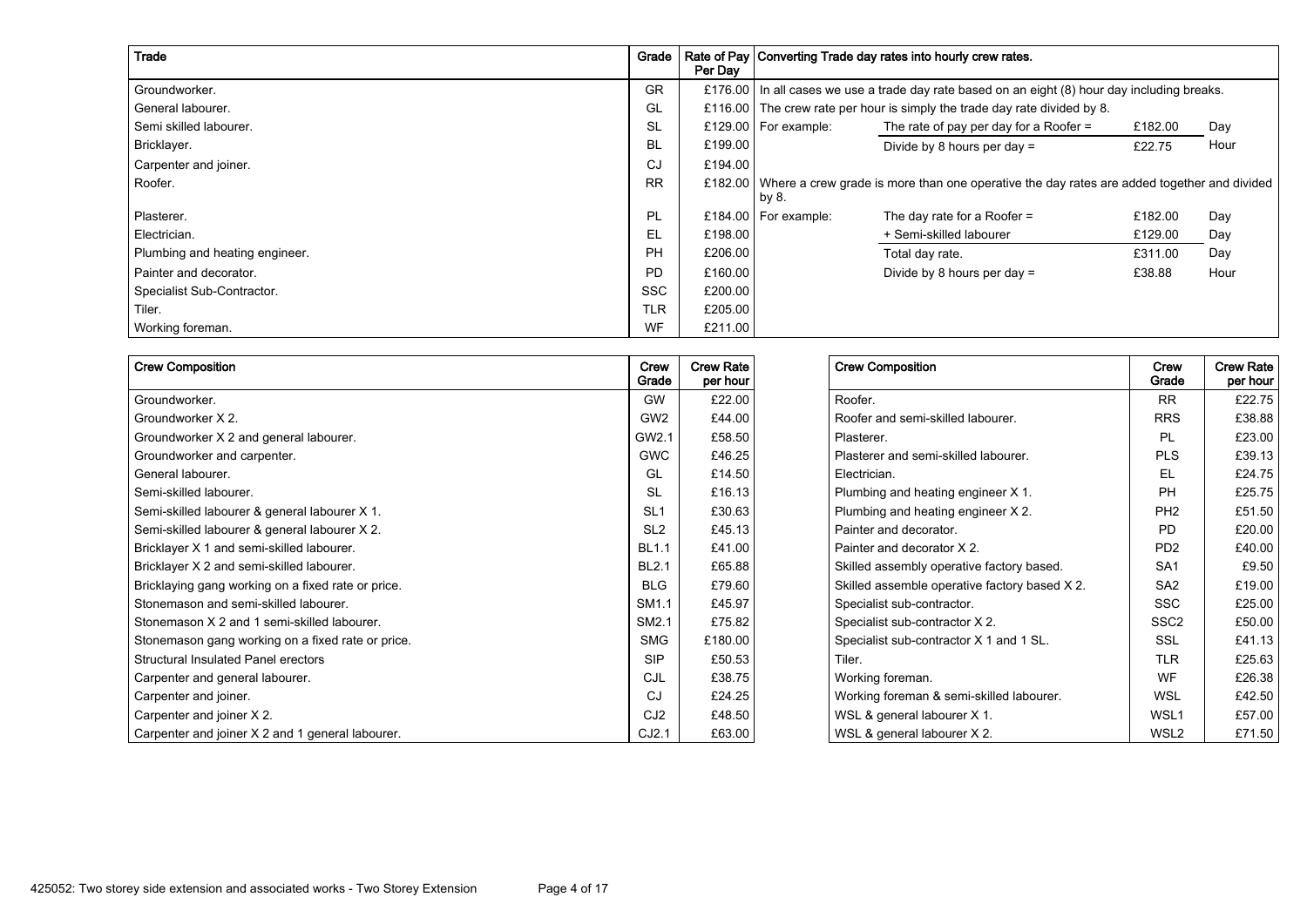| Labour<br>Rate £ | Crew<br><b>Hours</b> | Preliminaries                   | <b>UoM</b> | Labour<br>Quantity | Crew<br>Grade | Crew<br>Rate £ | Unit<br>Time | Labour<br>Total £ | <b>UoM</b> | <b>Material</b><br>Quantity | Rate £ | <b>Material</b><br>Total £ |
|------------------|----------------------|---------------------------------|------------|--------------------|---------------|----------------|--------------|-------------------|------------|-----------------------------|--------|----------------------------|
|                  |                      | Working Foreman, supervision.   | Wks        | 6.000              | WF            | 1055.          | 0.50         | 3,165.00          |            |                             |        | $\epsilon$                 |
|                  |                      | Labourer driver, time off site. | Wks        | 6.000              | -SL           | 645.0          | 0.25         | 967.50            |            |                             |        | $\epsilon$                 |
|                  |                      | Chemical site lavatory.         |            |                    |               |                |              |                   | Wks        | 6.000                       | 42.57  | 255.42                     |
|                  |                      | Builders skip roundup.          |            |                    |               |                |              |                   | Sp         | 0.355                       | 180.00 | 63.90                      |
|                  |                      |                                 |            |                    |               |                |              | 4,132.50          |            |                             |        | 319.32                     |

| Labour<br>Rate £ | Crew<br>Hours | Scaffolding                             | <b>UoM</b> | ∟abour<br>Quantity | Crew<br>Grade | Crew<br>Rate £ | Unit<br>Time | Labour<br>Total £ | <b>UoM</b> | Material<br>Quantity | Rate £ | Material<br>Total £ |
|------------------|---------------|-----------------------------------------|------------|--------------------|---------------|----------------|--------------|-------------------|------------|----------------------|--------|---------------------|
|                  |               | ffolding by specialist, multiple lifts. | N 42       | 48.720             |               |                |              |                   | ᅜ          | 48.720               | 29.70  | ,446.98             |
|                  |               |                                         |            |                    |               |                |              | 0.00              |            |                      |        | .446.98             |

| Labour<br>Rate £ | Crew<br><b>Hours</b> | <b>Enabling works</b>                                                 | <b>UoM</b>     | Labour<br>Quantity | Crew<br>Grade   | Crew<br>Rate £ | Unit<br>Time | Labour<br>Total £ | <b>UoM</b> | Material<br>Quantity | Rate £  | Material<br>Total £ |
|------------------|----------------------|-----------------------------------------------------------------------|----------------|--------------------|-----------------|----------------|--------------|-------------------|------------|----------------------|---------|---------------------|
| 15.80            |                      | 0.35   Demolish walls 9"/11" solid or cavity.                         | M <sup>2</sup> | 1.000              | SL <sub>2</sub> | 45.13          | 0.35         | 15.80             | $\,<\,$    |                      | <       |                     |
| 19.38            |                      | 0.50 Remove external windows.                                         | Nr             | 1.000              | CJL             | 38.75          | 0.50         | 19.38             | <          | <                    | $\prec$ | $\tilde{}$          |
| 19.31            |                      | 0.75   Remove radiators.                                              | Nr             | 1.000              | <b>PH</b>       | 25.75          | 0.75         | 19.31             | $\prec$    | ≺                    | $\prec$ | $\tilde{}$          |
| 28.33            |                      | 3.30 Strip-out & remove sanitary fittings & strip back service pipes. | Nr             | 3.000              | <b>PH</b>       | 25.75          | 1.10         | 84.98             | $\prec$    |                      | $\prec$ | $\tilde{}$          |
| 11.59            |                      | 0.45   Cut back & blank off soil vent pipe.                           | Nr             | 1.000              | <b>PH</b>       | 25.75          | 0.45         | 11.59             | Ea         | 1.000                | 5.00    | 5.00                |
| 2.58             | 0.30                 | Isolate 15mm hot & cold service pipes.                                | Nr             | 3.000              | <b>PH</b>       | 25.75          | 0.10         | 7.73              | Ea         | 3.000                | 1.72    | 5.16                |
| 2.83             | 0.22                 | Isolate 22mm hot & cold service pipes.                                | Nr             | 2.000              | PH              | 25.75          | 0.11         | 5.67              | Ea         | 2.000                | 2.55    | 5.10                |
| 7.66             | 2.51                 | Strip back bathroom walls ready to receive plaster finish.            | $M^2$          | 10.047             | SL <sub>1</sub> | 30.63          | 0.25         | 76.93             | $\prec$    |                      | $\prec$ | $\tilde{}$          |
|                  |                      | Load waste into skips, labour included above.                         | >              | ⋗                  | $\geq$          | >              | ⋗            |                   | Sp         | 0.156                | 180.00  | 28.08               |
|                  |                      |                                                                       |                |                    |                 |                |              | 241.39            |            |                      |         | 43.34               |

| Labour  <br>Rate £ I | Crew<br>Hours | Excavations & foundations (waste includes 20% bulking) | <b>UoM</b> | Labour<br>Quantity | Crew<br>Grade   | Crew<br>Rate £ | Unit<br>Time | Labour<br>Total £ | <b>Uolv</b> | <b>Material</b><br>Quantity | Rate £ | <b>Material</b><br>Total £ |
|----------------------|---------------|--------------------------------------------------------|------------|--------------------|-----------------|----------------|--------------|-------------------|-------------|-----------------------------|--------|----------------------------|
| 66.00                | 9.14          | Excavations for cavity walls, using a mini digger.     | M          | 6.090              | GW <sub>2</sub> | 44.00          | 1.50         | 401.94            | Hp          | 2.000                       | 43.56  | 87.12                      |
| 22.00                |               | 3.05   Load waste into skips, using a mini digger.     | M          | 6.090              | GW <sub>2</sub> | 44.00          | 0.50         | 133.98            | Hp          | .000                        | 43.56  | 43.56                      |
|                      |               | Builders skips required for the above tasks.           |            |                    |                 |                |              |                   | -Sp         | 194. ا                      | 180.00 | 214.92                     |
| 40.95                |               | 2.03 Concrete foundations.                             | M          | 2.893              | GW2.1           | 58.50          | 0.70         | 118.47            | $M^3$       | 3.000                       | 105.98 | 317.94                     |
|                      |               |                                                        |            |                    |                 |                |              | 654.39            |             |                             |        | 663.54                     |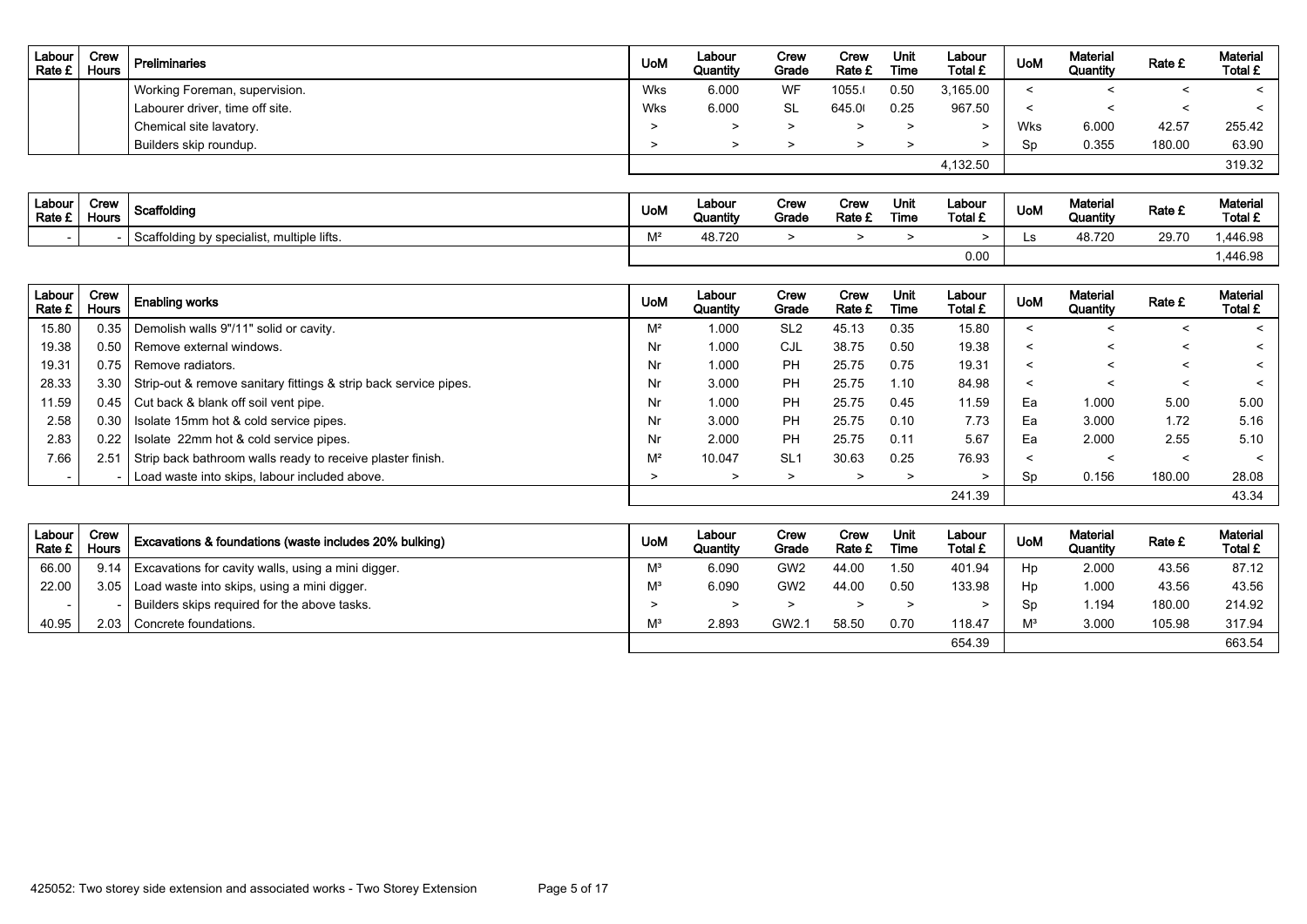| Labour<br>Rate £         | Crew<br><b>Hours</b> | <b>Drainage</b>                                               | <b>UoM</b>     | Labour<br>Quantity | Crew<br>Grade   | Crew<br>Rate £ | <b>Unit</b><br>Time | Labour<br>Total £ | <b>UoM</b> | <b>Material</b><br>Quantity | Rate £  | <b>Material</b><br>Total £ |
|--------------------------|----------------------|---------------------------------------------------------------|----------------|--------------------|-----------------|----------------|---------------------|-------------------|------------|-----------------------------|---------|----------------------------|
| 7.92                     | 0.90                 | Excavate drains to a max depth of 900mm, using a mini digger. | M <sup>1</sup> | 5.000              | GW <sub>2</sub> | 44.00          | 0.18                | 39.60             | Hp         | 1.000                       | 43.56   | 43.56                      |
| 19.80                    | 0.50                 | Load waste into skips, using a mini digger.                   | $M^3$          | 1.105              | GW <sub>2</sub> | 44.00          | 0.45                | 21.88             | Hp         | 1.000                       | 43.56   | 43.56                      |
| $\overline{\phantom{0}}$ |                      | Builders skips required for the above task.                   |                | $\geq$             | $\geq$          | >              | >                   | >                 | Sp         | 0.139                       | 180.00  | 25.02                      |
| 4.40                     | 0.50                 | Lay pipes 110mm plastic 3m lengths.                           | M <sup>1</sup> | 5.000              | GW <sub>2</sub> | 44.00          | 0.10                | 22.00             | Ea         | 2.000                       | 14.46   | 28.92                      |
| 33.00                    |                      | 0.69   Backfill pipes with p-gravel.                          | $M^3$          | 0.923              | GW <sub>2</sub> | 44.00          | 0.75                | 30.46             | <b>Bg</b>  | 2.000                       | 41.98   | 83.96                      |
| 33.00                    | 0.83                 | Backfill over with spoil.                                     | $M^3$          | 1.103              | GW <sub>2</sub> | 44.00          | 0.75                | 36.40             | $\prec$    | $\,<\,$                     | $\prec$ | $\prec$                    |
| 30.80                    | 0.70                 | Connection to existing system.                                | Nr             | 1.000              | GW <sub>2</sub> | 44.00          | 0.70                | 30.80             | Ea         | 1.000                       | 9.65    | 9.65                       |
| 26.40                    | 0.60                 | Gulleys.                                                      | Nr             | 1.000              | GW <sub>2</sub> | 44.00          | 0.60                | 26.40             | Ea         | 1.000                       | 23.83   | 23.83                      |
| $\overline{\phantom{0}}$ |                      | Drainage collars 110mm.                                       | >              | $\geq$             | $\geq$          | $\geq$         | $\geq$              | >                 | Ea         | 4.000                       | 3.44    | 13.76                      |
|                          |                      | Drainage bends 110mm.                                         |                | $\geq$             | ⋗               | $\geq$         | >                   | >                 | Ea         | 4.000                       | 8.80    | 35.20                      |
|                          |                      |                                                               |                |                    |                 |                |                     | 207.54            |            |                             |         | 307.46                     |

| Labour<br>Rate £ | Crew<br><b>Hours</b> | Foundation masonry                                            | <b>UoM</b>     | Labour<br>Quantity | Crew<br>Grade   | Crew<br>Rate £ | Unit<br>Time | Labour<br>Total £ | <b>UoM</b> | Material<br>Quantity | Rate £ | <b>Material</b><br>Total £ |
|------------------|----------------------|---------------------------------------------------------------|----------------|--------------------|-----------------|----------------|--------------|-------------------|------------|----------------------|--------|----------------------------|
| 16.47            |                      | 2.79   Block solid concrete 7.3N 440x215x100mm, cavity walls. | $M^2$          | 11.165             | <b>BL2.1</b>    | 65.88          | 0.25         | 183.89            | Ea         | 118.000              | 0.98   | 115.64                     |
| 557.20           |                      | 1.48   65mm facing brick, band to dpc.                        | Th             | 0.211              | <b>BLG</b>      | 79.60          | 7.00         | 117.57            | Th         | 0.222                | 719.51 | 159.73                     |
| $\sim$           |                      | Building sand bulk bag.                                       | Tn             | 0.295              | $\geq$          |                |              |                   | Bg         | 1.000                | 43.10  | 43.10                      |
| $\sim$           |                      | Ordinary portland cement 25kg bag.                            | Nr             | 3.238              | $\geq$          |                |              |                   | Ea         | 4.000                | 5.17   | 20.68                      |
| $\sim$           |                      | Mortar plasticiser 5 litres.                                  | Nr             | 1.000              | $\geq$          |                |              |                   | Ea         | 1.000                | 4.84   | 4.84                       |
| 132.00           | .60                  | Fill cavity with concrete to within 150mm of dpc level.       | $M^3$          | 0.533              | GW <sub>2</sub> | 44.00          | 3.00         | 70.36             | $M^3$      | 1.000                | 135.96 | 135.96                     |
| 0.72             |                      | 0.22   Polythene DPC 112.5mm 30m roll.                        | M <sup>1</sup> | 20,300             | <b>BL2.1</b>    | 65.88          | 0.01         | 14.71             | RI         | 1.000                | 3.65   | 3.65                       |
|                  |                      |                                                               |                |                    |                 |                |              | 386.53            |            |                      |        | 483.60                     |

| Labour<br>Rate £ | Crew<br><b>Hours</b> | <b>Ground floor</b>                                              | <b>UoM</b>     | Labour<br>Quantity | Crew<br>Grade | Crew<br>Rate £ | Unit<br>Time | Labour<br><b>Total £</b> | <b>UoM</b> | Material<br>Quantity | <b>Rate £</b> | Material<br>Total £ |
|------------------|----------------------|------------------------------------------------------------------|----------------|--------------------|---------------|----------------|--------------|--------------------------|------------|----------------------|---------------|---------------------|
| 11.70            | 2.10                 | Excavate & scrape out for slab.                                  | $M^2$          | 10.521             | GW2.1         | 58.50          | 0.20         | 123.10                   | Sp         | 0.198                | 180.00        | 35.64               |
| 26.33            |                      | Lay & compact MOT type 1 hardcore, delivered in bulk bags.       | Tn             | 2.841              | GW2.1         | 58.50          | 0.45         | 74.79                    | Вg         | 4.000                | 42.45         | 169.80              |
|                  |                      | Tool hire, plate compactor for the above task.                   | >              | $\geq$             | >             | ⋗              | >            |                          | Dy         | 1.000                | 31.68         | 31.68               |
| 20.47            | 0.33                 | Sand blinding, delivered in bulk bags.                           | Tn             | 0.947              | GW2.1         | 58.50          | 0.35         | 19.39                    | Bg         | 1.000                | 43.10         | 43.10               |
| 4.18             | 2.00                 | Foil faced rigid PIR insulation board 2400x1200x100mm.           | $M^2$          | 10.521             | GW            | 22.00          | 0.19         | 43.98                    | Ea         | 4.000                | 71.29         | 285.16              |
| 2.34             |                      | 0.42   Polythene membrane, blue standard duty 300mu 100m2 rolls. | $M^2$          | 10.521             | GW2.1         | 58.50          | 0.04         | 24.62                    | <b>RI</b>  | 1.000                | 39.88         | 39.88               |
| 3.51             | 0.63                 | Polythene vapour control layer, green tinted 125mu.              | $M^2$          | 10.521             | GW2.1         | 58.50          | 0.06         | 36.93                    | <b>RI</b>  | 1.000                | 64.09         | 64.09               |
| 2.42             | i 37                 | Perimeter screed upstand 20mm PIR insulation.                    | M <sup>1</sup> | 12.450             | GW            | 22.00          | 0.11         | 30.13                    | Ea         | 1.000                | 14.27         | 14.27               |
| 10.53            | l.89                 | Concrete floor slab 100mm thick.                                 | $M^2$          | 10.521             | GW2.1         | 58.50          | 0.18         | 110.79                   | $M^3$      | 2.000                | 135.19        | 270.39              |
| 11.74            | 3.16                 | Floor Screed, premixed delivered 1:3 mix.                        | $M^2$          | 10.521             | <b>PLS</b>    | 39.13          | 0.30         | 123.51                   | Тn         | 2.000                | 122.12        | 244.24              |
|                  |                      |                                                                  |                |                    |               |                |              | 587.24                   |            |                      |               | 1.198.25            |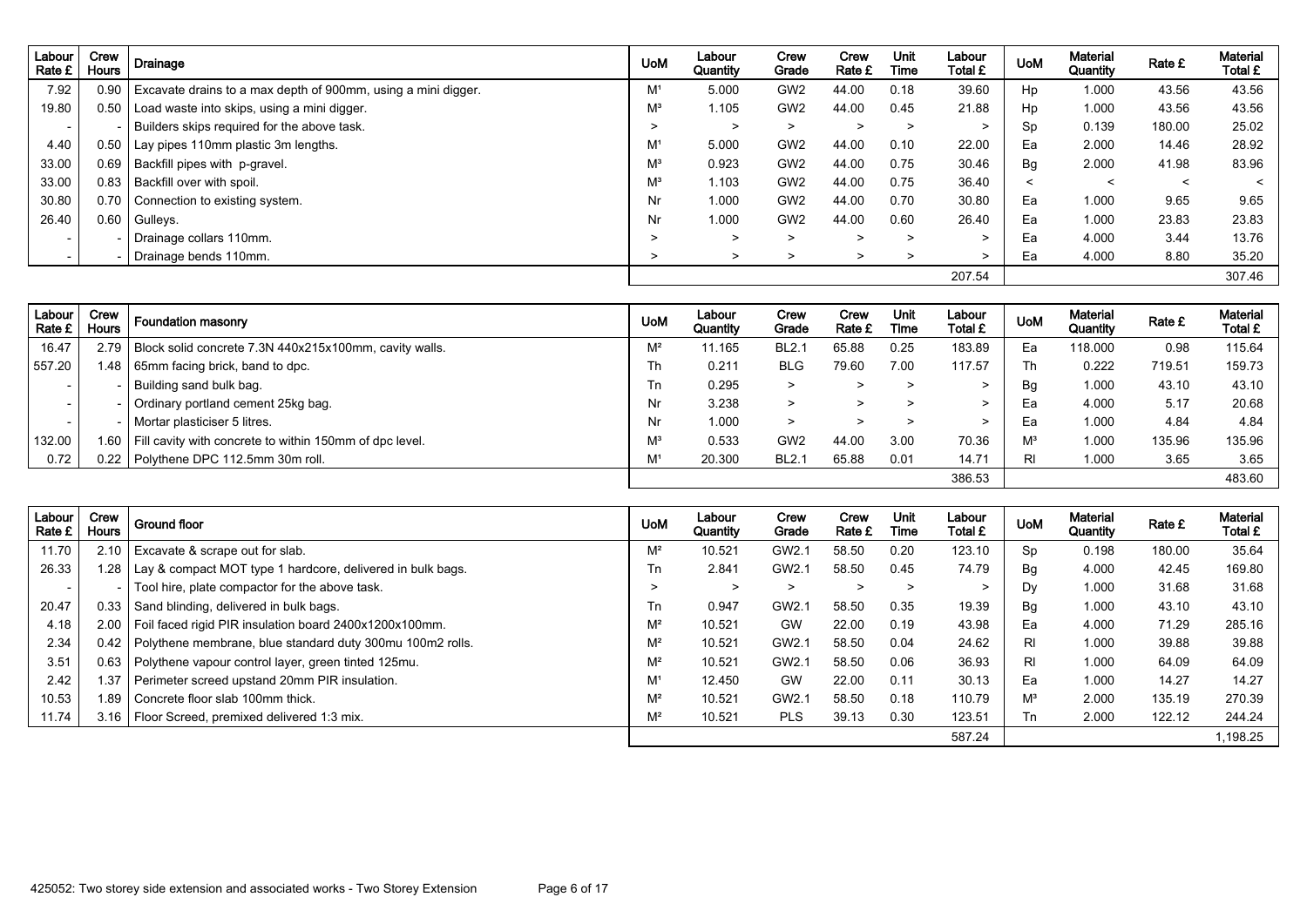| Labour<br>Rate £ I | Crew<br>Hours | <b>First floor</b>                                       | <b>UoM</b>     | Labour<br>Quantity | Crew<br>Grade   | Crew<br>Rate £ | Unit<br>Time | Labour<br>Total £ | <b>UoM</b> | <b>Material</b><br>Quantity | Rate £        | Material<br>Total £ |
|--------------------|---------------|----------------------------------------------------------|----------------|--------------------|-----------------|----------------|--------------|-------------------|------------|-----------------------------|---------------|---------------------|
| 2.26               |               | 1.52   Mineral Wool Roll General Purpose 3x386 100mm     | $M^2$          | 10.861             | SL              | 16.13          | 0.14         | 24.53             | <b>M2</b>  | 12.000                      | 2.00          | 24.00               |
| 3.42               |               | Floor joist, sawn timber dry graded 47x200mm Treated C16 | M <sup>1</sup> | 29.865             | CJ2             | 48.50          | 0.07         | 102.12            | N 11       | 29.900                      | $6.5^{\circ}$ | 194.65              |
| 8.73               |               | 1.95 Chipboard flooring MR 2400x600x22mm.                | $M^2$          | 10.861             | CJ <sub>2</sub> | 48.50          | 0.18         | 94.82             | Sh         | 9.000                       | 9.89          | 89.01               |
|                    |               |                                                          |                |                    |                 |                |              | 221.47            |            |                             |               | 307.66              |

| Labour<br>Rate £         | Crew<br><b>Hours</b>     | <b>Brickworks</b>                                                             | <b>UoM</b>     | Labour<br>Quantity | Crew<br>Grade | Crew<br>Rate £ | Unit<br>Time | Labour<br>Total £ | <b>UoM</b> | Material<br>Quantity | Rate £  | <b>Material</b><br>Total £ |
|--------------------------|--------------------------|-------------------------------------------------------------------------------|----------------|--------------------|---------------|----------------|--------------|-------------------|------------|----------------------|---------|----------------------------|
| 8.07                     | 3.50                     | Steel wall starter.                                                           | Nr             | 7.000              | <b>SL</b>     | 16.13          | 0.50         | 56.46             | Ea         | 7.000                | 20.71   | 144.97                     |
| 12.10                    |                          | 3.60   Cut out vertical channel in existing wall, to maintain clear cavities. | M <sup>1</sup> | 4.800              | <b>SL</b>     | 16.13          | 0.75         | 58.07             | $\prec$    | $\prec$              | $\prec$ | $\prec$                    |
| 20.16                    | 6.00                     | Tooth out existing walls, ready to receive new.                               | M <sup>1</sup> | 4.800              | <b>SL</b>     | 16.13          | 1.25         | 96.78             | $\prec$    | $\prec$              | $\prec$ | $\prec$                    |
|                          |                          | Tool hire, petrol abrasive saw 12" for the above tasks.                       | $\geq$         | $\geq$             | $\geq$        | $\geq$         | $\geq$       | $\geq$            | Dy         | 1.000                | 58.41   | 58.41                      |
| $\overline{\phantom{0}}$ | $\overline{\phantom{0}}$ | Tool hire, purchase 12" diamond cutting blade for the above saw.              | $\geq$         | $\geq$             | $\geq$        | $\geq$         | $\geq$       | $\geq$            | Ea         | 1.000                | 35.02   | 35.02                      |
| 557.20                   | 17.53                    | 65mm facing brick above dpc.                                                  | Th             | 2.504              | <b>BLG</b>    | 79.60          | 7.00         | 1,395.23          | Th         | 2.629                | 719.51  | 891.59                     |
| 16.47                    | 10.55                    | Cavity blockwork, aircrete 3.6N 440x215x100mm.                                | $M^2$          | 42.210             | <b>BL2.1</b>  | 65.88          | 0.25         | 695.20            | Ea         | 438.000              | 1.41    | 617.58                     |
| $\overline{\phantom{a}}$ | $\overline{\phantom{0}}$ | Building sand bulk bag.                                                       | Tn             | 2.153              | $\geq$        | >              | $\geq$       | $\geq$            | <b>Bg</b>  | 3.000                | 43.10   | 129.30                     |
| $\overline{\phantom{a}}$ | $\sim$                   | Ordinary portland cement 25kg bag.                                            | Nr             | 23.680             | $\geq$        | $\geq$         | $\geq$       | $\geq$            | Ea         | 24.000               | 5.17    | 124.08                     |
| $\sim$                   |                          | - Mortar plasticiser 5 litres.                                                | Nr             | 3.000              | $\geq$        | $\geq$         | $\geq$       | $\geq$            | Ea         | 3.000                | 4.84    | 14.52                      |
| 9.88                     | 0.15                     | Lintels Steel Lintel 100/100/100 1650mm                                       | Ea             | 1.000              | <b>BL2.1</b>  | 65.88          | 0.15         | 9.88              | Ea         | 1.000                | 82.81   | 82.81                      |
| 9.88                     | 0.45                     | Lintels Steel Lintel 100/100/100 1500mm                                       | Ea             | 3.000              | <b>BL2.1</b>  | 65.88          | 0.15         | 29.65             | Ea         | 3.000                | 75.15   | 225.45                     |
| 9.88                     | 0.15                     | Lintels Steel Lintel 100/50/100 3300mm                                        | Ea             | 1.000              | <b>BL2.1</b>  | 65.88          | 0.15         | 9.88              | Ea         | 1.000                | 236.27  | 236.27                     |
| 2.64                     | 1.69                     | Cavity Wall Insulation Mineral Batts 100x455x1200mm PK12                      | $M^2$          | 42.210             | <b>BL2.1</b>  | 65.88          | 0.04         | 111.23            | Ea         | 7.000                | 25.55   | 178.85                     |
| 2.64                     | 0.62                     | Cavity closers 100mm cavity.                                                  | M <sup>1</sup> | 15.400             | <b>BL2.1</b>  | 65.88          | 0.04         | 40.58             | Ea         | 6.000                | 14.59   | 87.54                      |
| 0.20                     | 0.44                     | Stainless steel tie-wires.                                                    | Nr             | 148.000            | <b>BL2.1</b>  | 65.88          | 0.00         | 29.25             | Bx         | 1.000                | 43.60   | 43.60                      |
| 0.20                     | 0.44                     | Cavity insulation retaining disc's.                                           | Nr             | 148.000            | <b>BL2.1</b>  | 65.88          | 0.00         | 29.25             | Ea         | 148.000              | 0.07    | 10.36                      |
| 0.66                     | 0.04                     | Weep vent sleeves.                                                            | Nr             | 4.000              | <b>BL2.1</b>  | 65.88          | 0.01         | 2.64              | Ea         | 4.000                | 0.39    | 1.56                       |
|                          | $\overline{\phantom{0}}$ | Tool hire, 110v cement mixer with transformer.                                | $\geq$         | $\geq$             | $\geq$        | $\geq$         | $\geq$       | $\geq$            | Hp         | 2.000                | 35.64   | 71.28                      |
| 14.50                    |                          | 1.09 Clear waste into skips.                                                  | $M^3$          | 1.093              | GL            | 14.50          | 1.00         | 15.85             | Sp         | 0.237                | 180.00  | 42.66                      |
|                          |                          |                                                                               |                |                    |               |                |              | 2,579.95          |            |                      |         | 3,995.85                   |

| Labour<br>Rate £ | Crew<br><b>Hours</b> | Windows & external doors                         | <b>UoM</b> | Labour<br>Quantity | Crew<br>Grade   | Crew<br>Rate £ | Unit<br>Time | Labour<br><b>Total £</b> | <b>UoM</b>     | <b>Material</b><br>Quantity | Rate £        | <b>Material</b><br>Total £ |
|------------------|----------------------|--------------------------------------------------|------------|--------------------|-----------------|----------------|--------------|--------------------------|----------------|-----------------------------|---------------|----------------------------|
| 48.50            | 3.00                 | White UPVC windows inc double glazed glass.      | Nr         | 3.000              | CJ <sub>2</sub> | 48.50          | 1.00         | 145.50                   | $M^2$          | 3.800                       | 187.28        | 711.66                     |
| 78.81            | 3.25                 | White UPVC french doors inc double glazed glass. | Nr         | 1.000              | CJ              | 24.25          | 3.25         | $78.8^{\circ}$           | $M^2$          | 2.800                       | 216.35        | 605.78                     |
| 14.55            | .80                  | Window boards, MDF.                              | Nr         | 3.000              | C.              | 24.25          | 0.60         | 43.65                    | M <sup>1</sup> | 5.000                       | $5.4^{\circ}$ | 27.05                      |
|                  |                      | Frame sealant.                                   |            |                    |                 |                |              |                          | Ea             | 4.000                       | $5.0^{\circ}$ | 20.04                      |
|                  |                      |                                                  |            |                    |                 |                |              | 267.96                   |                |                             |               | 1.364.53                   |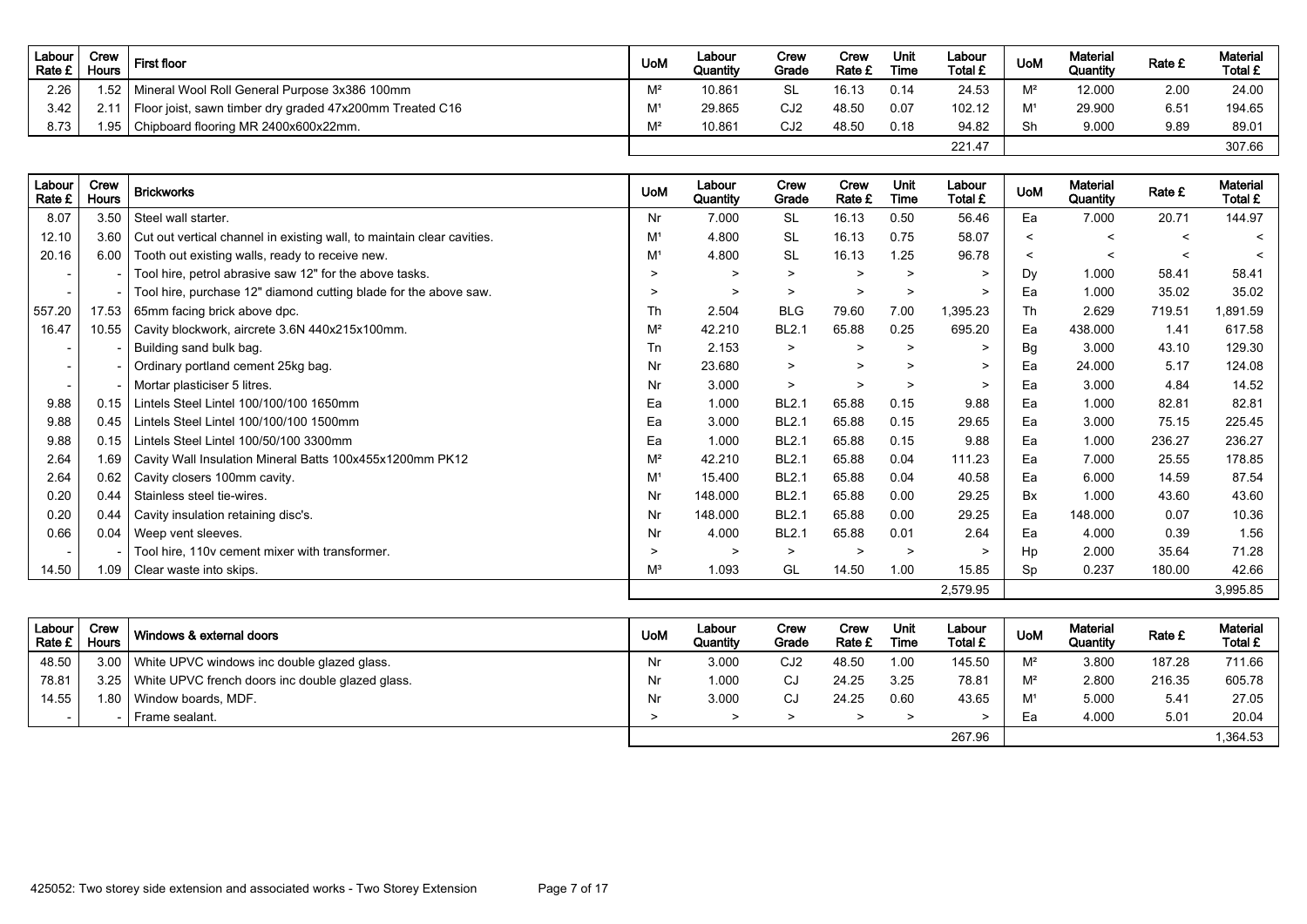| Labour '<br>Rate £       | Crew<br><b>Hours</b> | <b>Structural works</b>                     | <b>UoM</b> | Labour<br>Quantity | Crew<br>Grade | Crew<br>Rate £ | Unit<br>Time | Labour<br>Total £ | <b>UoM</b> | <b>Material</b><br>Quantity | Rate £  | Material<br>Total £ |
|--------------------------|----------------------|---------------------------------------------|------------|--------------------|---------------|----------------|--------------|-------------------|------------|-----------------------------|---------|---------------------|
| 28.50                    | 2.00                 | Insert steel props & strongboys.            | Nr         | 4.000              | <b>WSL1</b>   | 57.00          | 0.50         | 114.00            | ≺          |                             | $\,<\,$ | $\prec$             |
| $\overline{\phantom{0}}$ |                      | Tool hire, steel props.                     |            | >                  | >             |                | >            | >                 | Hp         | 4.000                       | 7.92    | 31.68               |
| $\overline{\phantom{0}}$ |                      | Tool hire, strongboys.                      |            | >                  | >             |                |              | >                 | Hp         | 4.000                       | 7.92    | 31.68               |
| 71.25                    | 18.00                | Knock through, remove brickworks & plaster. | $M^2$      | 14.400             | WSL1          | 57.00          | 1.25         | 1,026.00          | Sp         | 0.540                       | 180.00  | 97.20               |
| 820.00                   | 1.16                 | Knock through, make good reveals.           | Th         | 0.058              | <b>BL1.1</b>  | 41.00          | 20.00        | 47.56             | Th         | 0.058                       | 269.71  | 15.64               |
| $\overline{\phantom{0}}$ |                      | Tool hire, builders trestles.               |            | >                  | >             |                | >            | >                 | Hp         | 3.000                       | 7.43    | 22.29               |
|                          |                      | Tool hire, builders planks.                 |            | >                  |               | >              | >            | >                 | Hp         | 4.000                       | 2.97    | 11.88               |
|                          |                      |                                             |            |                    |               |                |              | 1,187.56          |            |                             |         | 210.37              |

| Labour<br>Rate £ | Crew<br><b>Hours</b> | Roof carpentry                                           | <b>UoM</b>     | Labour<br>Quantity | Crew<br>Grade   | Crew<br>Rate £ | <b>Unit</b><br>Time | Labour<br>Total £ | <b>UoM</b>     | <b>Material</b><br>Quantity | Rate £  | <b>Material</b><br>Total £ |
|------------------|----------------------|----------------------------------------------------------|----------------|--------------------|-----------------|----------------|---------------------|-------------------|----------------|-----------------------------|---------|----------------------------|
| 4.85             | 0.95                 | Wall Plate 75x100 Treated C16                            | M <sup>1</sup> | 9.524              | CJ <sub>2</sub> | 48.50          | 0.10                | 46.19             | M <sup>1</sup> | 10.000                      | 4.90    | 49.00                      |
| 3.88             | 0.56                 | Wall plate straps.                                       | Nr             | 7.000              | CJ <sub>2</sub> | 48.50          | 0.08                | 27.16             | Ea             | 7.000                       | 2.93    | 20.51                      |
| 4.85             | 0.24                 | Ridge Board 38x175 Treated C16                           | M <sup>1</sup> | 2.412              | CJ <sub>2</sub> | 48.50          | 0.10                | 11.70             | M <sup>1</sup> | 3.000                       | 4.52    | 13.56                      |
| 6.79             | 1.10                 | I Purlin 75x200 Treated C16                              | M <sup>1</sup> | 7.844              | CJ <sub>2</sub> | 48.50          | 0.14                | 53.26             | M <sup>1</sup> | 8.000                       | 10.20   | 81.60                      |
| 6.31             | 1.23                 | Hip Rafter 47x225 Treated C16                            | M <sup>1</sup> | 9.452              | CJ <sub>2</sub> | 48.50          | 0.13                | 59.59             | M <sup>1</sup> | 10.000                      | 7.26    | 72.60                      |
| 7.76             | 0.76                 | Lay boards.                                              | M <sup>1</sup> | 4.726              | CJ <sub>2</sub> | 48.50          | 0.16                | 36.67             | M <sup>1</sup> | 10.000                      | 1.89    | 18.90                      |
| 13.58            | 1.32                 | Valley boards.                                           | M <sup>1</sup> | 4.726              | CJ <sub>2</sub> | 48.50          | 0.28                | 64.18             | M <sup>1</sup> | 19.000                      | 1.89    | 35.91                      |
| 3.88             | 0.44                 | Binder 47x100 Treated C16                                | M <sup>1</sup> | 5.515              | CJ <sub>2</sub> | 48.50          | 0.08                | 21.40             | M <sup>1</sup> | 6.000                       | 2.90    | 17.40                      |
| 3.88             | 0.17                 | Prop 47x100 Treated C16                                  | M <sup>1</sup> | 2.086              | CJ <sub>2</sub> | 48.50          | 0.08                | 8.09              | M <sup>1</sup> | 3.000                       | 3.22    | 9.66                       |
| 4.85             | 7.21                 | Rafter 47x150 Treated C16                                | M <sup>1</sup> | 72.135             | CJ <sub>2</sub> | 48.50          | 0.10                | 349.85            | M <sup>1</sup> | 73,000                      | 4.53    | 330.69                     |
| 4.85             | 2.74                 | Ceiling joist 47x150 Treated C16                         | M <sup>1</sup> | 27.390             | CJ <sub>2</sub> | 48.50          | 0.10                | 132.84            | M <sup>1</sup> | 29.000                      | 4.96    | 143.84                     |
| 7.27             | 1.61                 | White UPVC fascia boards.                                | M <sup>1</sup> | 10.738             | CJ <sub>2</sub> | 48.50          | 0.15                | 78.12             | Ea             | 2.000                       | 63.97   | 127.94                     |
| 6.79             | 1.50                 | White UPVC soffit boards.                                | M <sup>1</sup> | 10.738             | CJ <sub>2</sub> | 48.50          | 0.14                | 72.91             | Ea             | 2.000                       | 78.09   | 156.18                     |
| 15.55            | 4.40                 | Strip existing roof at junction with new extension roof. | $M^2$          | 10.994             | <b>RRS</b>      | 38.88          | 0.40                | 170.98            | $\prec$        | $\prec$                     | $\prec$ | $\prec$                    |
|                  |                      |                                                          |                |                    |                 |                |                     | 1,132.94          |                |                             |         | 1,077.79                   |

| Labour<br>Rate £ | Crew<br><b>Hours</b> | Gutters & rainwater pipes                     | <b>UoM</b>     | Labour<br>Quantity | Crew<br>Grade | Crew<br>Rate £ | Unit<br>Time | Labour<br><b>Total £</b> | <b>UoM</b> | <b>Material</b><br>Quantity | Rate £ | <b>Material</b><br>Total £ |
|------------------|----------------------|-----------------------------------------------|----------------|--------------------|---------------|----------------|--------------|--------------------------|------------|-----------------------------|--------|----------------------------|
| 5.15             |                      | Gutter plastic, half round gutter 4m length.  | M <sup>1</sup> | 10.738             | <b>PH</b>     | 25.75          | 0.20         | 55.30                    | Ea         | 3.000                       | 11.24  | 33.72                      |
| 1.55             | 1.08 l               | Gutter plastic, gutter bracket.               | Nr             | 18.000             | <b>PH</b>     | 25.75          | 0.06         | 27.81                    | Ea         | 18.000                      | 0.92   | 16.56                      |
| 2.06             | 0.08                 | Gutter plastic, outlet.                       | Nr             | 1.000              | <b>PH</b>     | 25.75          | 0.08         | 2.06                     | Ea         | 1.000                       | 3.91   | 3.91                       |
| 1.03             | 0.08                 | Gutter plastic, stop end.                     | Nr             | 2.000              | <b>PH</b>     | 25.75          | 0.04         | 2.06                     | Ea         | 2.000                       | 1.66   | 3.32                       |
| 1.03             | $0.12$ 1             | Gutter plastic, 90ø degree gutter bend.       | Nr             | 3.000              | <b>PH</b>     | 25.75          | 0.04         | 3.09                     | Ea         | 3.000                       | 3.99   | 11.97                      |
| 6.70             | 1.32 I               | Rain water plastic, round pipe 5.5m length.   | M <sup>1</sup> | 5.073              | <b>PH</b>     | 25.75          | 0.26         | 33.96                    | Ea         | 2.000                       | 16.04  | 32.08                      |
| 2.06             |                      | 0.40   Rain water plastic, round pipe clip.   | Nr             | 5.000              | <b>PH</b>     | 25.75          | 0.08         | 10.30                    | Ea         | 5.000                       | 1.86   | 9.30                       |
| 1.03             |                      | 0.16   Rain water plastic, round offset bend. | Nr             | 4.000              | <b>PH</b>     | 25.75          | 0.04         | 4.12                     | Ea         | 4.000                       | 2.40   | 9.60                       |
|                  |                      |                                               |                |                    |               |                |              | 138.70                   |            |                             |        | 120.46                     |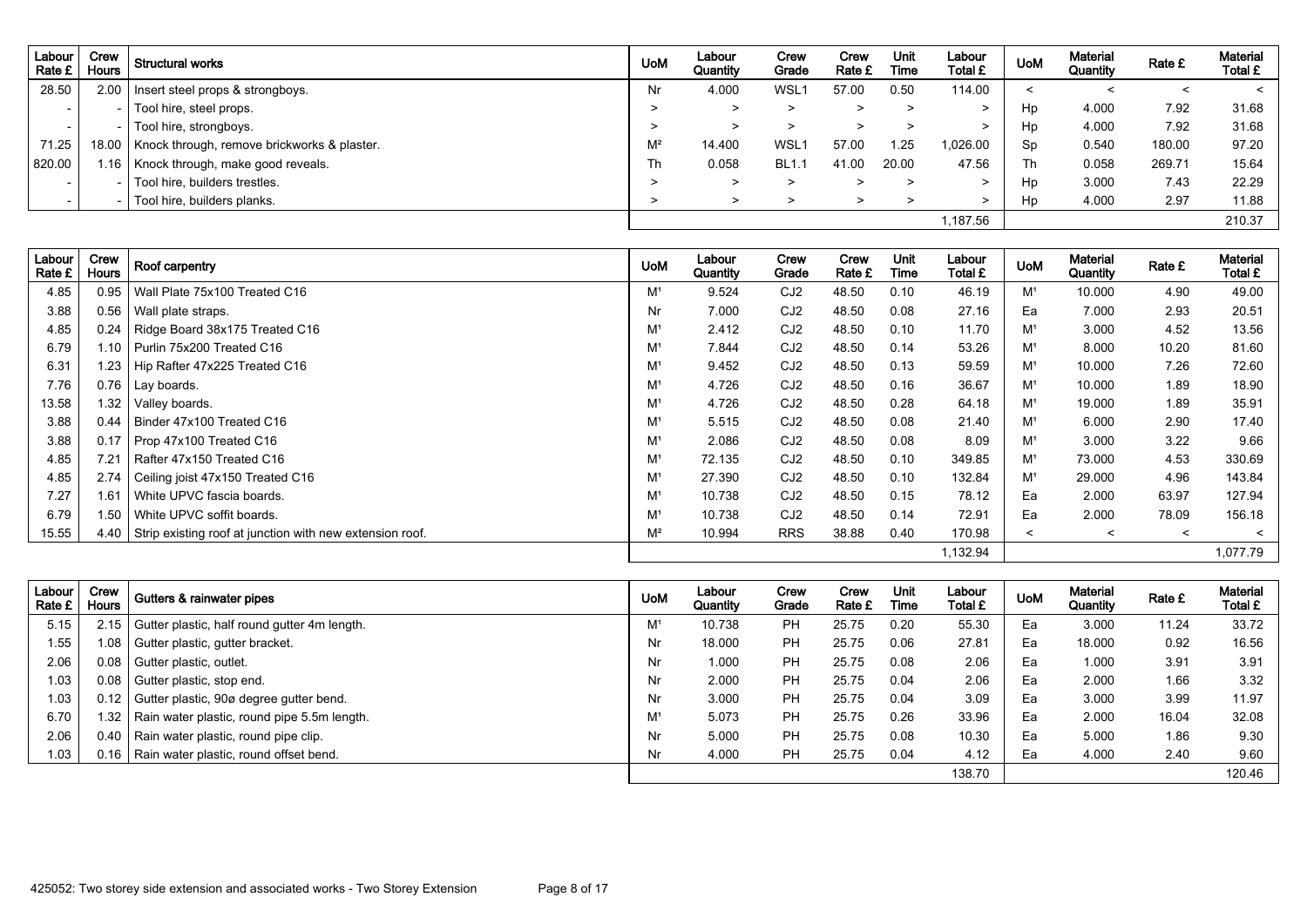| Labour<br>Rate £ | Crew<br><b>Hours</b> | Roof covering                                        | <b>UoM</b>     | Labour<br>Quantity | Crew<br>Grade | Crew<br>Rate £ | Unit<br>Time | Labour<br>Total £ | <b>UoM</b>     | <b>Material</b><br>Quantity | Rate £ | Material<br>Total £ |
|------------------|----------------------|------------------------------------------------------|----------------|--------------------|---------------|----------------|--------------|-------------------|----------------|-----------------------------|--------|---------------------|
| 1.32             | 10.51                | MARLEY ETERNIT Modern concrete tile                  | Ea             | 309.000            | <b>RRS</b>    | 38.88          | 0.03         | 408.47            | Ea             | 325.000                     | 1.02   | 331.50              |
| 0.78             |                      | 0.58   Roofing breathable membrane 1x50m roll.       | $M^2$          | 28.854             | <b>RRS</b>    | 38.88          | 0.02         | 22.44             | Ea             | 1.000                       | 52.03  | 52.03               |
| 1.94             | 4.47                 | Sawn timber batten 25x38mm treated                   | M <sup>1</sup> | 89.448             | <b>RRS</b>    | 38.88          | 0.05         | 173.89            | M <sup>1</sup> | 93.920                      | 0.64   | 60.11               |
| 1.56             |                      | 0.43   Felt eaves support tray.                      | M <sup>1</sup> | 10.738             | <b>RRS</b>    | 38.88          | 0.04         | 16.70             | Ea             | 8.000                       | 5.39   | 43.12               |
| 3.89             |                      | 0.60   Round concrete ridge tile 457mm.              | Nr             | 6.000              | <b>RRS</b>    | 38.88          | 0.10         | 23.33             | Ea             | 6.000                       | 2.54   | 15.24               |
| 9.72             |                      | 2.97   Universal dry ridge, mono ridge & hip system. | M <sup>1</sup> | 11.864             | <b>RRS</b>    | 38.88          | 0.25         | 115.32            | Ea             | 2.000                       | 66.33  | 132.66              |
| 5.05             |                      | 2.73   Round concrete hip tiles 457mm.               | Nr             | 21.000             | <b>RRS</b>    | 38.88          | 0.13         | 106.14            | Ea             | 22,000                      | 2.54   | 55.88               |
| 6.22             |                      | 0.32 Galvanized hip irons.                           | Nr             | 2.000              | <b>RRS</b>    | 38.88          | 0.16         | 12.44             | Ea             | 2.000                       | 3.23   | 6.46                |
| 8.16             | 0.99                 | Valley leadwork.                                     | M <sup>1</sup> | 4.726              | <b>RRS</b>    | 38.88          | 0.21         | 38.59             | RI.            | 2.000                       | 55.56  | 111.12              |
|                  |                      | Plant hire, lifting equipment, tile/slate conveyor.  | Nr             | 1.000              | $\geq$        | >              | $\geq$       | ⋗                 | Dy             | 1.000                       | 81.18  | 81.18               |
| 14.50            | .44                  | Clear waste into skips.                              | $M^3$          | 1.443              | GL            | 14.50          | 1.00         | 20.92             | Sp             | 0.181                       | 180.00 | 32.58               |
|                  |                      |                                                      |                |                    |               |                |              | 938.24            |                |                             |        | 921.88              |

| Labour<br>Rate £ | Crew<br><b>Hours</b> | Joinery 1st fix                                              | <b>UoM</b> | ∟abour<br>Quantity | Crew<br>Grade   | Crew<br>Rate £ | Unit<br>Time | Labour<br>Total £ | <b>UoM</b>     | <b>Material</b><br>Quantity | Rate £ | <b>Material</b><br>Total £ |
|------------------|----------------------|--------------------------------------------------------------|------------|--------------------|-----------------|----------------|--------------|-------------------|----------------|-----------------------------|--------|----------------------------|
| 1.70             |                      | 1.55 Stud partition walls, sawn timber 47x100mm treated C16  | M          | 22.176             | $\sim$<br>س     | 24.25          | 0.07         | 37.64             | M <sup>1</sup> | 24.000                      | 3.22   | 77.28                      |
| 33.95            |                      | 1.40   Redwood rebated internal door framing, 5.1m per door. | Nr         | 1.000              | CJ              | 24.25          | 1.40         | 33.95             | M <sup>1</sup> | 5.100                       | 7.05   | 35.96                      |
| 4.85             | 0.40                 | Lateral restraint straps in floors & ceilings.               | Ea         | 4.000              | CJ <sub>2</sub> | 48.50          | 0.10         | 19.40             | Ea             | 4.000                       | 3.86   | 15.44                      |
|                  |                      |                                                              |            |                    |                 |                |              | 90.99             |                |                             |        | 128.68                     |

| Labour<br>Rate $E_1$ | Crew<br><b>Hours</b> | Joinery 2nd & final fix              | <b>UoM</b> | Labour<br>Quantity | Crew<br>Grade | Crew<br>Rate £ | Unit<br>Time | Labour<br>Total £ | <b>UoM</b>     | <b>Material</b><br>Quantity | Rate £        | <b>Material</b><br>Total £ |
|----------------------|----------------------|--------------------------------------|------------|--------------------|---------------|----------------|--------------|-------------------|----------------|-----------------------------|---------------|----------------------------|
| 24.25                | 1.00                 | Standard internal door.              | Nr         | 1.000              | CJ            | 24.25          | 1.00         | 24.25             | LS.            | 1.000                       | 60.00         | 60.00                      |
| 18.19                | 0.75                 | I Ironmongery standard door pack.    | Nr         | 1.000              | CJ            | 24.25          | 0.75         | 18.19             | Eа             | 1.000                       | 10.29         | 10.29                      |
| 4.37                 | 3.90                 | Skirting board, Softwood 5" moulded. | M          | 21.694             | CJ            | 24.25          | 0.18         | 94.69             | M <sup>1</sup> | 22.000                      | $2.5^{\circ}$ | 55.22                      |
| 2.91                 |                      | 1.22 Softwood 3" moulded architrave. | M          | 10.200             | CJ            | 24.25          | 0.12         | 29.68             | <b>M1</b>      | 12.000                      | 1.72          | 20.64                      |
|                      |                      |                                      |            |                    |               |                |              | 166.81            |                |                             |               | 146.15                     |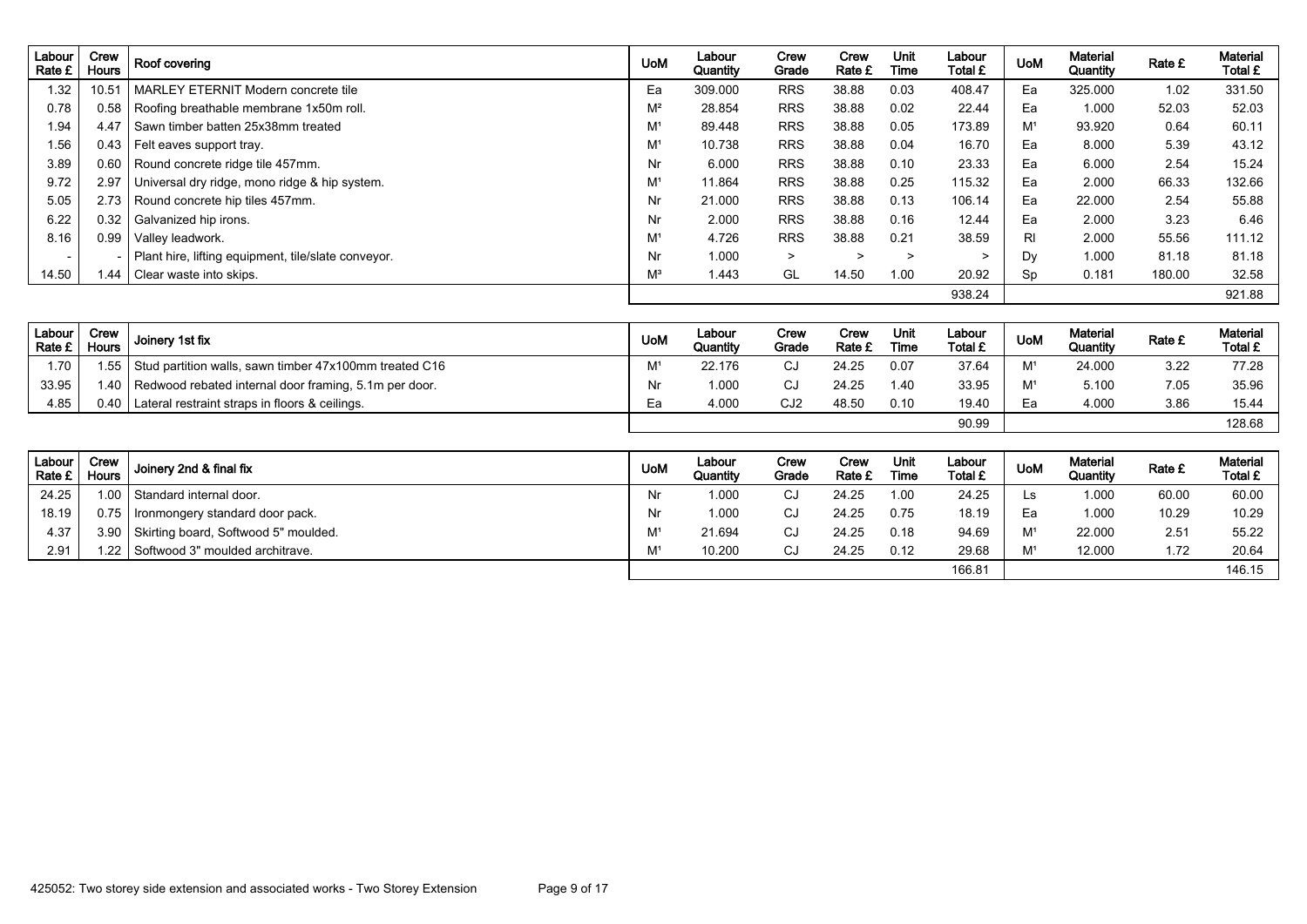| Labour<br>Rate £ | Crew<br><b>Hours</b> | Plastering & insulation                                    | <b>UoM</b>     | Labour<br>Quantity | Crew<br>Grade   | Crew<br>Rate £ | Unit<br>Time | Labour<br>Total £ | <b>UoM</b> | <b>Material</b><br>Quantity | Rate £ | <b>Material</b><br>Total £ |
|------------------|----------------------|------------------------------------------------------------|----------------|--------------------|-----------------|----------------|--------------|-------------------|------------|-----------------------------|--------|----------------------------|
| 9.78             | 17.38                | Floated walls using, backing plaster 25kg bags.            | $M^2$          | 69.529             | <b>PLS</b>      | 39.13          | 0.25         | 680.17            | Ea         | 20.000                      | 10.32  | 206.40                     |
| 7.04             | 13.55                | Skim walls using, finishing plaster 25kg bags.             | $M^2$          | 75.289             | <b>PLS</b>      | 39.13          | 0.18         | 530.29            | Ea         | 8.000                       | 6.62   | 52.96                      |
| 7.83             | 1.73                 | HardieBacker 500 Tile Backing Board 1200x800x12mm          | $M^2$          | 8.639              | <b>PLS</b>      | 39.13          | 0.20         | 67.61             | Ea         | 10.000                      | 14.72  | 147.20                     |
| 2.74             | 0.40                 | 12.5mm standard plaster board, on timber.                  | $M^2$          | 5.760              | <b>PLS</b>      | 39.13          | 0.07         | 15.78             | Sh         | 3.000                       | 6.25   | 18.75                      |
| 5.09             | 1.41                 | 12.5mm standard plaster board, ceiling.                    | $M^2$          | 10.861             | <b>PLS</b>      | 39.13          | 0.13         | 55.25             | Sh         | 5.000                       | 6.25   | 31.25                      |
| 5.09             | 1.29                 | 12.5mm duplex plaster board, ceiling.                      | $M^2$          | 9.960              | <b>PLS</b>      | 39.13          | 0.13         | 50.67             | Sh         | 4.000                       | 7.38   | 29.52                      |
| 1.57             | 0.17                 | Existing ceilings, polybond ready to receive plaster skim. | $M^2$          | 4.186              | <b>PLS</b>      | 39.13          | 0.04         | 6.55              | Ea         | 1.000                       | 23.90  | 23.90                      |
| 1.29             | 0.46                 | Acoustic partition roll 75mm thick, partitions.            | $M^2$          | 5.760              | <b>SL</b>       | 16.13          | 0.08         | 7.43              | $M^2$      | 7.000                       | 3.59   | 25.13                      |
| 3.68             | 2.39                 | Ceiling insulation 150mm Mineral Wool Quilt Insulation     | $M^2$          | 19.920             | SL <sub>1</sub> | 30.63          | 0.12         | 73.22             | $M^2$      | 20.000                      | 3.36   | 67.20                      |
| 8.61             | 5.50                 | Skim, ceilings.                                            | $M^2$          | 25.006             | <b>PLS</b>      | 39.13          | 0.22         | 215.27            | Ea         | 3.000                       | 6.62   | 19.86                      |
| 0.08             | 0.09                 | Self adhesive fibre tape.                                  | M <sup>1</sup> | 45.785             | <b>PLS</b>      | 39.13          | 0.00         | 3.58              | Ea         | 1.000                       | 4.57   | 4.57                       |
| 4.30             | 1.67                 | Float beads.                                               | M <sup>1</sup> | 15.150             | <b>PLS</b>      | 39.13          | 0.11         | 65.21             | Ea         | 7.000                       | 1.22   | 8.54                       |
| 2.35             | 1.08                 | Skim beads.                                                | M <sup>1</sup> | 18.013             | <b>PLS</b>      | 39.13          | 0.06         | 42.29             | Ea         | 9.000                       | 1.16   | 10.44                      |
|                  |                      |                                                            |                |                    |                 |                |              | 1,813.32          |            |                             |        | 645.72                     |

| Labour<br>Rate £ | Crew<br><b>Hours</b> | Wall & floor tiling               | <b>UoM</b> | Labour<br>Quantity | Crew<br>Grade | Crew<br>Rate £ | Unit<br>Time | Labour<br>Total £ | <b>UoM</b> | <b>Material</b><br>Quantity | Rate £ | <b>Material</b><br>Total £ |
|------------------|----------------------|-----------------------------------|------------|--------------------|---------------|----------------|--------------|-------------------|------------|-----------------------------|--------|----------------------------|
| 38.45            | 10.92                | Install client issue floor tiles. | $M^2$      | 7.281              | TLR           | 25.63          | 1.50         | 279.92            |            |                             |        |                            |
| 32.04            | 36.40                | Install client issue wall tiles.  | $M^2$      | 29.117             | TLR           | 25.63          | 1.25         | 932.84            |            |                             |        |                            |
|                  |                      | Grout & adhesive.                 |            |                    |               |                |              |                   | Ls         | 000. ا                      | 166.69 | 166.69                     |
|                  |                      |                                   |            |                    |               |                |              | 1,212.76          |            |                             |        | 166.69                     |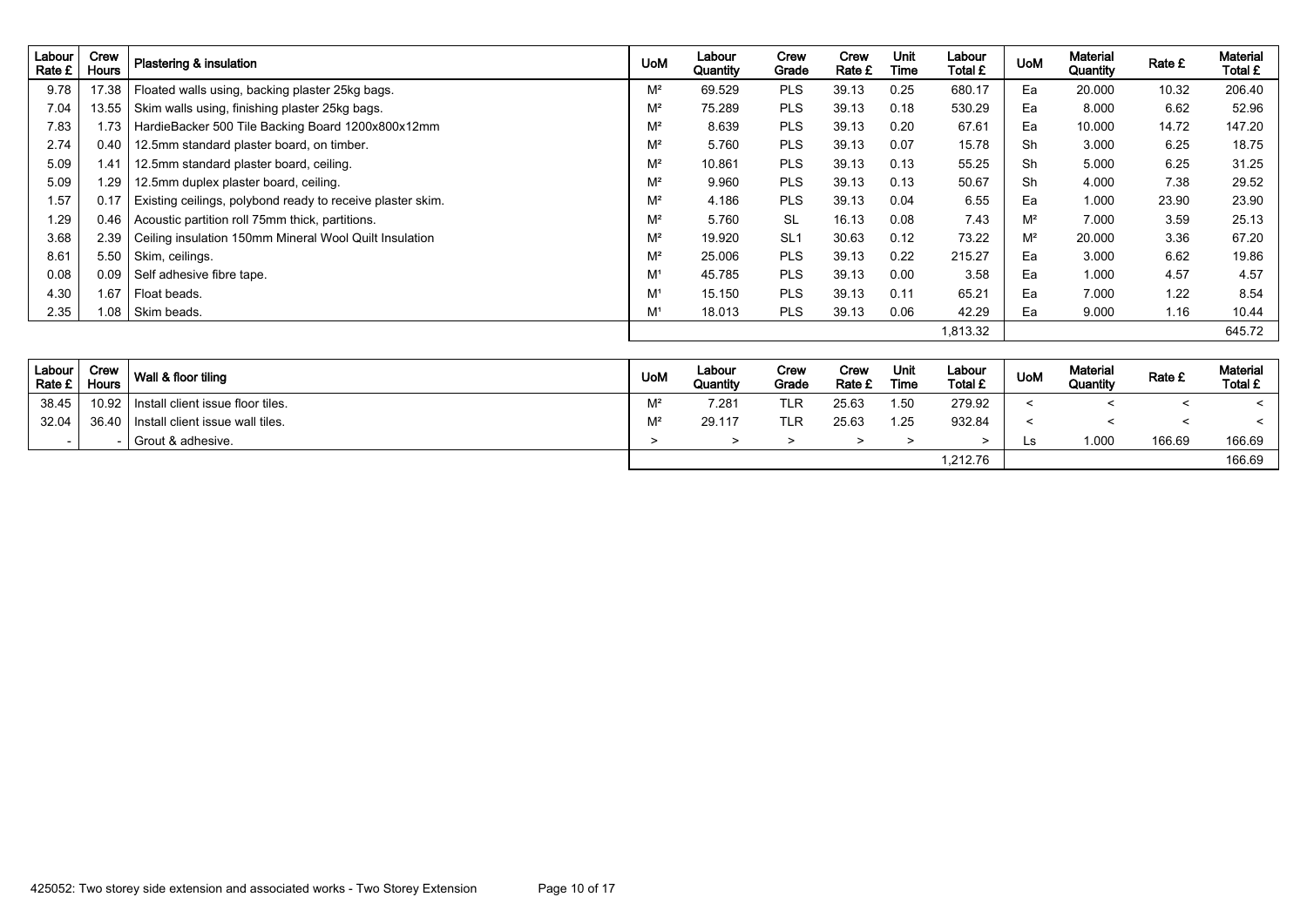| Labour<br>Rate £         | Crew<br><b>Hours</b> | Electrical                                           | <b>UoM</b>     | Labour<br>Quantity | Crew<br>Grade | Crew<br>Rate £ | <b>Unit</b><br>Time | Labour<br>Total £ | <b>UoM</b> | <b>Material</b><br>Quantity | Rate £  | <b>Material</b><br>Total £ |
|--------------------------|----------------------|------------------------------------------------------|----------------|--------------------|---------------|----------------|---------------------|-------------------|------------|-----------------------------|---------|----------------------------|
| 8.66                     | 1.05                 | Ceiling pendant light, low energy Part L1 compliant. | Nr             | 3.000              | <b>EL</b>     | 24.75          | 0.35                | 25.99             | Ea         | 3.000                       | 30.38   | 91.14                      |
| 12.38                    | 1.50                 | 1 gang 1 way light switch.                           | Nr             | 3.000              | EL.           | 24.75          | 0.50                | 37.13             | Ea         | 3.000                       | 1.54    | 4.62                       |
| 37.13                    | 1.50                 | Mechanical air vent.                                 | Nr             | 1.000              | EL            | 24.75          | 1.50                | 37.13             | Ea         | 1.000                       | 32.95   | 32.95                      |
| 1.24                     | 2.25                 | 1.5mm twin & earth cable, 50m roll.                  | M <sup>1</sup> | 45.000             | EL            | 24.75          | 0.05                | 55.69             | Ea         | 1.000                       | 27.75   | 27.75                      |
| 0.12                     | 0.60                 | 1.5mm cable clips.                                   | Nr             | 120.000            | EL            | 24.75          | 0.01                | 14.85             | Ea         | 6.000                       | 0.75    | 4.50                       |
| 12.38                    | 2.00                 | Double plug socket.                                  | Nr             | 4.000              | EL.           | 24.75          | 0.50                | 49.50             | Eа         | 4.000                       | 5.36    | 21.44                      |
| 18.56                    | 0.75                 | Shaver sockets 115/230v.                             | Nr             | 1.000              | EL            | 24.75          | 0.75                | 18.56             | Ea         | 1.000                       | 22.58   | 22.58                      |
| 6.19                     | 0.00                 | Galvanised steel back box 47mm.                      | $\geq$         | $\geq$             | $\geq$        | $\geq$         | $\geq$              | $\geq$            | Ea         | 1.000                       | 2.51    | 2.51                       |
| 1.48                     | 3.60                 | 2.5mm twin & earth cable, 50m roll                   | M <sup>1</sup> | 60.000             | <b>EL</b>     | 24.75          | 0.06                | 89.10             | Ea         | 2.000                       | 33.12   | 66.24                      |
| 0.12                     | 0.30                 | 2.5mm cable clips.                                   | Nr             | 60.000             | EL            | 24.75          | 0.01                | 7.43              | Ea         | 3.000                       | 0.75    | 2.25                       |
| 43.31                    | 1.75                 | Shower unit connection.                              | Nr             | 1.000              | EL            | 24.75          | 1.75                | 43.31             | $\prec$    | $\prec$                     | $\prec$ | $\prec$                    |
| 19.80                    | 0.80                 | Shower Ceiling Isolating Pull switch                 | Nr             | 1.000              | <b>EL</b>     | 24.75          | 0.80                | 19.80             | Ea         | 1.000                       | 14.73   | 14.73                      |
| 30.94                    | 2.50                 | Mains wired smoke alarm.                             | Nr             | 2.000              | <b>EL</b>     | 24.75          | 1.25                | 61.88             | Ea         | 2.000                       | 22.71   | 45.42                      |
| 12.38                    | 0.50                 | Fused spur.                                          | Nr             | 1.000              | <b>EL</b>     | 24.75          | 0.50                | 12.38             | Ea         | 1.000                       | 6.13    | 6.13                       |
| 1.48                     | 1.20                 | 1.5mm three core & earth cable, 50m roll.            | M <sup>1</sup> | 20.000             | EL            | 24.75          | 0.06                | 29.70             | Ea         | 1.000                       | 34.01   | 34.01                      |
| 1.98                     | 0.80                 | 6mm twin & earth cable, 50m roll.                    | M <sup>1</sup> | 10.000             | EL            | 24.75          | 0.08                | 19.80             | Ea         | 1.000                       | 67.65   | 67.65                      |
| 0.25                     | 0.15                 | 6mm cable clips.                                     | Nr             | 15.000             | EL            | 24.75          | 0.01                | 3.71              | Ea         | 1.000                       | 0.75    | 0.75                       |
| 160.88                   | 6.50                 | Consumer unit.                                       | Nr             | 1.000              | EL            | 24.75          | 6.50                | 160.88            | Ea         | 1.000                       | 83.14   | 83.14                      |
| $\overline{\phantom{a}}$ |                      | Metal Back Box 1Gang 25mm                            | >              | $\geq$             | $\geq$        | >              | $\geq$              | $\geq$            | Ea         | 1.000                       | 1.39    | 1.39                       |
| $\overline{\phantom{a}}$ |                      | Metal Back Box 1Gang 16mm                            | >              | $\geq$             | $\mathbf{L}$  | $\geq$         | $\geq$              | $\geq$            | Ea         | 3.000                       | 1.13    | 3.39                       |
| $\overline{a}$           |                      | Metal Back Box 2Gang 25mm                            | $\geq$         | $\geq$             | $\geq$        | $\geq$         | $\geq$              | $\geq$            | Ea         | 4.000                       | 1.52    | 6.08                       |
|                          |                      |                                                      |                |                    |               |                |                     | 686.84            |            |                             |         | 538.67                     |

| Labour<br>Rate £ | Crew<br><b>Hours</b> | Heating                                               | <b>UoM</b>     | Labour<br>Quantity | Crew<br>Grade | Crew<br>Rate £ | Unit<br>Time | Labour<br>Total £ | <b>UoM</b> | Material<br>Quantity | Rate £ | <b>Material</b><br>Total £ |
|------------------|----------------------|-------------------------------------------------------|----------------|--------------------|---------------|----------------|--------------|-------------------|------------|----------------------|--------|----------------------------|
| 38.63            | 3.00                 | Supply & install radiators.                           | Nr             | 2.000              | <b>PH</b>     | 25.75          | 1.50         | 77.25             | Ea         | 2.000                | 87.28  | 174.56                     |
| 38.63            |                      | 1.50 Supply & install standard chrome towel radiator. | Nr             | 1.000              | <b>PH</b>     | 25.75          | 1.50         | 38.63             | Ea         | 1.000                | 116.74 | 116.74                     |
| 7.73             | 0.90                 | Lock-shield valves 15mm.                              | Nr             | 3.000              | <b>PH</b>     | 25.75          | 0.30         | 23.17             | Ea         | 3.000                | 2.28   | 6.84                       |
| 9.01             | 1.05                 | Thermostatic regulating valves.                       | Nr             | 3.000              | <b>PH</b>     | 25.75          | 0.35         | 27.04             | Ea         | 3.000                | 10.40  | 31.20                      |
| 4.12             | 5.76                 | 15mm copper tube.                                     | M <sup>1</sup> | 36.000             | PH            | 25.75          | 0.16         | 148.32            | Ea         | 12.000               | 8.00   | 96.00                      |
| 3.86             | 0.90                 | 15mm copper tees.                                     | Nr             | 6.000              | PH            | 25.75          | 0.15         | 23.17             | Ea         | 6.000                | 0.55   | 3.30                       |
| 3.09             | 1.44                 | 15mm copper elbows.                                   | Nr             | 12.000             | PH            | 25.75          | 0.12         | 37.08             | Ea         | 12.000               | 0.35   | 4.20                       |
| 3.09             | 1.44                 | 15mm copper coupling.                                 | Nr             | 12.000             | PH            | 25.75          | 0.12         | 37.08             | Ea         | 12.000               | 0.41   | 4.92                       |
| 0.52             | 0.88                 | 15mm pipe clips.                                      | Nr             | 44.000             | PH            | 25.75          | 0.02         | 22.66             | Ea         | 44.000               | 0.12   | 5.28                       |
| 5.15             | 1.20                 | 15mm isolating valves.                                | Nr             | 6.000              | <b>PH</b>     | 25.75          | 0.20         | 30.90             | Ea         | 6.000                | 1.72   | 10.32                      |
|                  |                      |                                                       |                |                    |               |                |              | 465.30            |            |                      |        | 453.36                     |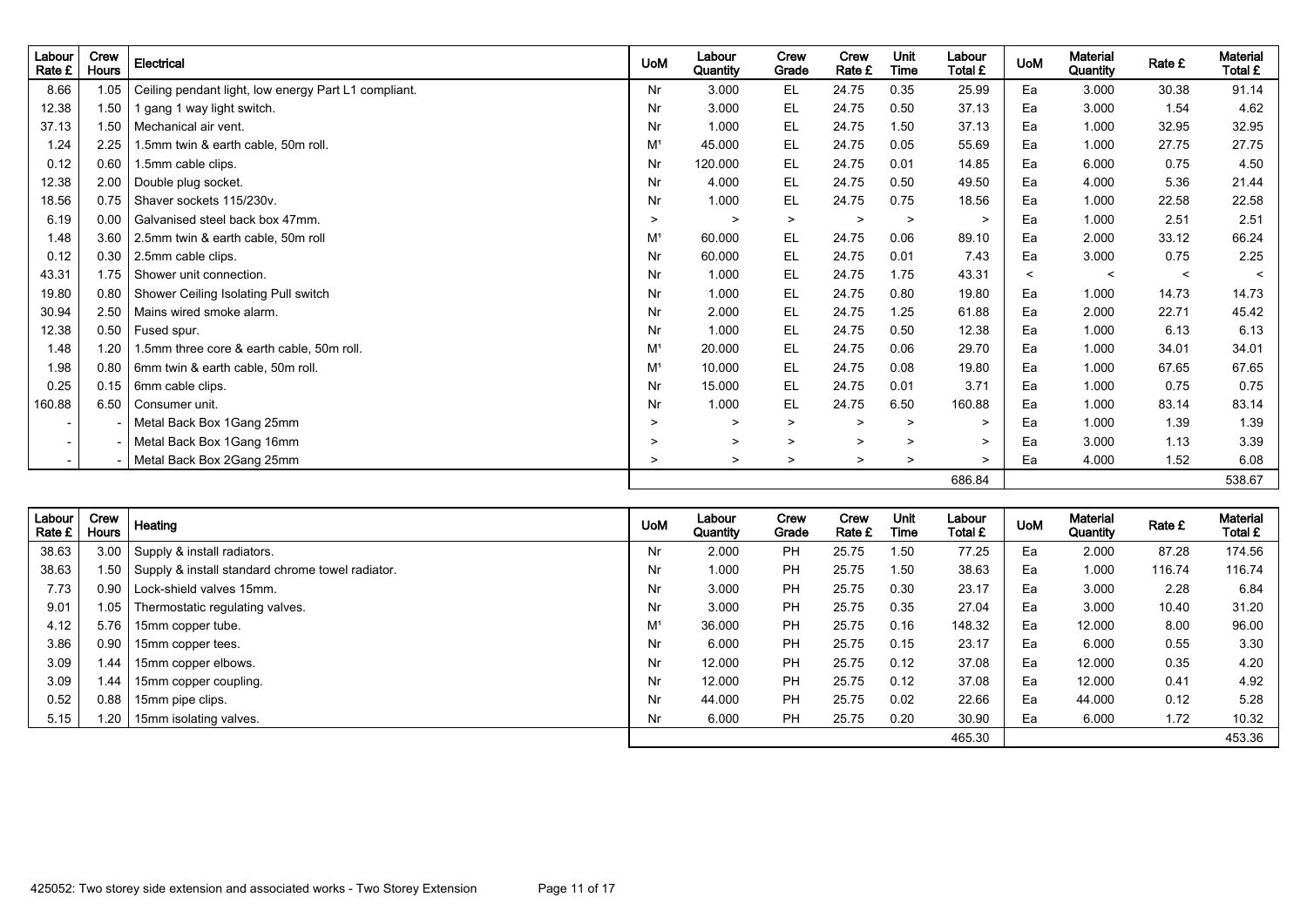| Labour<br>Rate £ | Crew<br><b>Hours</b> | Plumbing first fix                                | <b>UoM</b>     | Labour<br>Quantity | Crew<br>Grade | Crew<br>Rate £ | Unit<br><b>Time</b> | Labour<br>Total £ | <b>UoM</b> | <b>Material</b><br>Quantity | Rate £                   | <b>Material</b><br>Total £ |
|------------------|----------------------|---------------------------------------------------|----------------|--------------------|---------------|----------------|---------------------|-------------------|------------|-----------------------------|--------------------------|----------------------------|
|                  |                      | Shower, cold feed in 15mm copper.                 | Nr             | 1.000              | $\geq$        | $\geq$         | $\geq$              | <b>IPF</b>        | $\prec$    | $\overline{\phantom{0}}$    | $\prec$                  | $\prec$                    |
|                  |                      | Toilet cistern, cold feed 15mm copper             | Nr             | 1.000              | $\,>\,$       | $\geq$         | $\geq$              | <b>IPF</b>        | $\,<$      | $\overline{\phantom{0}}$    | $\overline{\phantom{0}}$ | $\prec$                    |
|                  |                      | Wash hand basin, hot & cold feeds 15/22mm copper. | Nr             | 2.000              | $\geq$        | $\geq$         | $\geq$              | <b>IPF</b>        | $\,<$      | $\overline{\phantom{0}}$    | $\overline{\phantom{0}}$ | $\prec$                    |
|                  |                      | Bath, hot & cold feeds 15/22mm copper.            | Nr             | 1.000              | $\,$          | $\geq$         | $\geq$              | <b>IPF</b>        | $\,<$      | $\overline{\phantom{0}}$    | $\prec$                  | $\overline{\phantom{0}}$   |
|                  |                      | All associated waste pipes.                       | Nr             | 5.000              | $\geq$        | $\geq$         | $\geq$              | <b>IPF</b>        | $\prec$    | $\overline{\phantom{0}}$    | $\prec$                  | $\prec$                    |
| 4.12             | 2.88                 | 15mm copper tube.                                 | M <sup>1</sup> | 18.000             | PH            | 25.75          | 0.16                | 74.16             | Ea         | 6.000                       | 8.00                     | 48.00                      |
| 2.58             | 0.60                 | 15mm copper tees.                                 | Nr             | 6.000              | PH            | 25.75          | 0.10                | 15.45             | Ea         | 6.000                       | 0.55                     | 3.30                       |
| 2.32             | 1.62                 | 15mm copper elbows.                               | Nr             | 18.000             | PH            | 25.75          | 0.09                | 41.72             | Ea         | 18.000                      | 0.35                     | 6.30                       |
| 2.32             | 0.54                 | 15mm copper coupling.                             | Nr             | 6.000              | PH            | 25.75          | 0.09                | 13.91             | Ea         | 6.000                       | 0.41                     | 2.46                       |
| 0.52             | 0.54                 | 15mm pipe clips.                                  | Nr             | 27.000             | PH            | 25.75          | 0.02                | 13.91             | Ea         | 27.000                      | 0.12                     | 3.24                       |
| 3.86             | 0.60                 | 15mm isolating valves.                            | Nr             | 4.000              | PH            | 25.75          | 0.15                | 15.45             | Ea         | 4.000                       | 1.72                     | 6.88                       |
| 4.64             | 2.88                 | 22mm copper tube.                                 | M <sup>1</sup> | 16.000             | PH            | 25.75          | 0.18                | 74.16             | Ea         | 6.000                       | 11.79                    | 70.74                      |
| 2.83             | 0.22                 | 22mm copper tees.                                 | Nr             | 2.000              | PH            | 25.75          | 0.11                | 5.67              | Ea         | 2.000                       | 1.59                     | 3.18                       |
| 2.58             | 0.40                 | 22mm copper elbows.                               | Nr             | 4.000              | PH            | 25.75          | 0.10                | 10.30             | Ea         | 4.000                       | 0.52                     | 2.08                       |
| 2.58             | 0.20                 | 22mm copper coupling.                             | Nr             | 2.000              | PH            | 25.75          | 0.10                | 5.15              | Ea         | 2.000                       | 0.48                     | 0.96                       |
| 0.52             | 0.24                 | 22mm pipe clips.                                  | Nr             | 12.000             | PH            | 25.75          | 0.02                | 6.18              | Ea         | 12.000                      | 0.16                     | 1.92                       |
| 4.64             | 0.36                 | 22mm isolating valves.                            | Nr             | 2.000              | PH            | 25.75          | 0.18                | 9.27              | Ea         | 2.000                       | 2.55                     | 5.10                       |
| 4.64             | 2.16                 | 1% waste pipe.                                    | M <sup>1</sup> | 12.000             | PH            | 25.75          | 0.18                | 55.62             | Ea         | 4.000                       | 2.70                     | 10.80                      |
| 2.58             | 0.80                 | 11/4 waste elbow.                                 | Nr             | 8.000              | PH            | 25.75          | 0.10                | 20.60             | Ea         | 8.000                       | 0.68                     | 5.44                       |
| 2.58             | 0.20                 | 1% waste coupling.                                | Nr             | 2.000              | PH            | 25.75          | 0.10                | 5.15              | Ea         | 2.000                       | 0.69                     | 1.38                       |
| 1.03             | 0.72                 | 1% waste clips.                                   | Nr             | 18.000             | PH            | 25.75          | 0.04                | 18.54             | Ea         | 18.000                      | 0.23                     | 4.14                       |
| 5.15             | 2.80                 | $1\frac{1}{2}$ waste pipe.                        | M <sup>1</sup> | 14.000             | PH            | 25.75          | 0.20                | 72.10             | Ea         | 5.000                       | 3.30                     | 16.50                      |
| 2.58             | 0.20                 | 11/2 waste tee 11/4 branch.                       | Nr             | 2.000              | PH            | 25.75          | 0.10                | 5.15              | Ea         | 2.000                       | 0.69                     | 1.38                       |
| 2.58             | 0.60                 | 11/2 waste elbow.                                 | Nr             | 6.000              | PH            | 25.75          | 0.10                | 15.45             | Ea         | 6.000                       | 0.68                     | 4.08                       |
| 2.58             | 0.20                 | 11/2 waste coupling.                              | Nr             | 2.000              | PH            | 25.75          | 0.10                | 5.15              | Ea         | 2.000                       | 0.68                     | 1.36                       |
| 1.29             | 0.70                 | 11/ <sub>2</sub> waste clip.                      | Nr             | 14.000             | PH            | 25.75          | 0.05                | 18.03             | Ea         | 14.000                      | 0.23                     | 3.22                       |
| 11.59            | 2.70                 | Soil vent, pipe.                                  | M <sup>1</sup> | 6.000              | PH            | 25.75          | 0.45                | 69.53             | Ea         | 2.000                       | 18.84                    | 37.68                      |
| 10.30            | 0.40                 | Soil vent, branch.                                | Nr             | 1.000              | PH            | 25.75          | 0.40                | 10.30             | Ea         | 1.000                       | 16.53                    | 16.53                      |
| 8.76             | 0.68                 | Soil vent, bend.                                  | Nr             | 2.000              | PH            | 25.75          | 0.34                | 17.51             | Ea         | 2.000                       | 10.86                    | 21.72                      |
| 2.58             | 0.60                 | Soil vent, pip clips.                             | Nr             | 6.000              | PH            | 25.75          | 0.10                | 15.45             | Ea         | 6.000                       | 1.86                     | 11.16                      |
|                  |                      |                                                   |                |                    |               |                |                     | 613.91            |            |                             |                          | 289.55                     |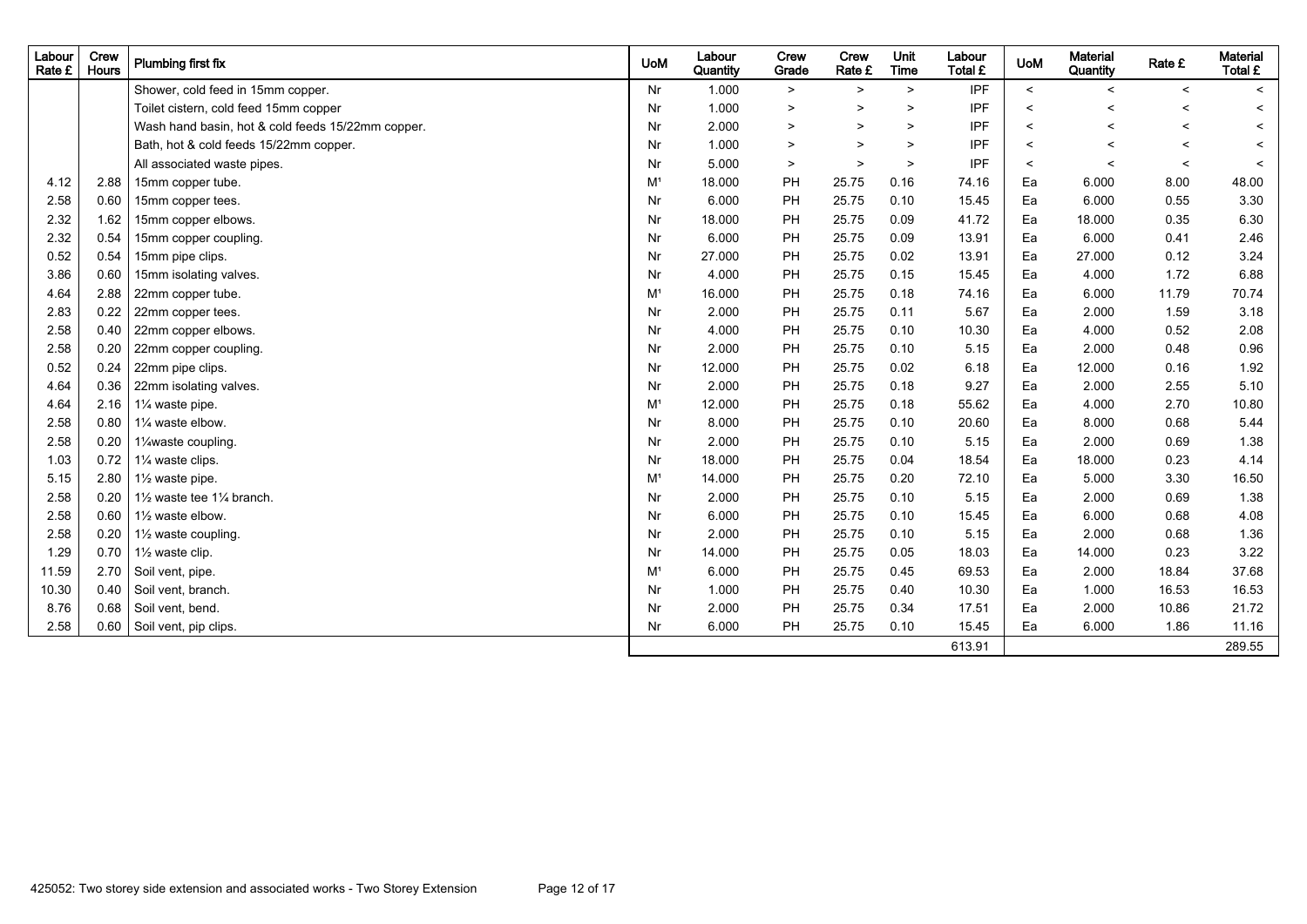| Labour<br>Rate £ | Crew<br>Hours | Plumbing & sanitary wares                                | <b>UoM</b> | Labour<br>Quantity | Crew<br>Grade | Crew<br>Rate £ | Unit<br>Time | Labour<br>Total £ | <b>UoM</b> | <b>Material</b><br>Quantity | Rate £ | <b>Material</b><br>Total £ |
|------------------|---------------|----------------------------------------------------------|------------|--------------------|---------------|----------------|--------------|-------------------|------------|-----------------------------|--------|----------------------------|
| 19.31            | 0.75          | Toilet, pan.                                             | Nr         | 1.000              | PH            | 25.75          | 0.75         | 19.31             | Ea         | 1.000                       | 57.94  | 57.94                      |
| 38.63            | 1.50          | Toilet, cistern.                                         | Nr         | 1.000              | PH            | 25.75          | 1.50         | 38.63             | Ea         | 1.000                       | 58.83  | 58.83                      |
| 9.01             | 0.35          | Toilet, seat.                                            | Nr         | 1.000              | PH            | 25.75          | 0.35         | 9.01              | Ea         | 1.000                       | 22.49  | 22.49                      |
| 6.44             | 0.25          | Toilet, soil vent connection, using straight multiquick. | Nr         | 1.000              | PH            | 25.75          | 0.25         | 6.44              | Ea         | 1.000                       | 4.25   | 4.25                       |
| 51.50            | 4.00          | Wash hand basin.                                         | Nr         | 2.000              | PH            | 25.75          | 2.00         | 103.00            | Ea         | 2.000                       | 55.78  | 111.56                     |
| 12.88            | 1.00          | Basin, pedestal                                          | Nr         | 2.000              | PH            | 25.75          | 0.50         | 25.75             | Ea         | 2.000                       | 34.19  | 68.38                      |
| 11.59            | 0.90          | Basin, taps.                                             | Pr         | 2.000              | PH            | 25.75          | 0.45         | 23.18             | Pr         | 2.000                       | 20.73  | 41.46                      |
| 3.61             | 0.28          | Basin, waste.                                            | Nr         | 2.000              | PH            | 25.75          | 0.14         | 7.21              | Ea         | 2.000                       | 4.99   | 9.98                       |
| 8.24             | 0.64          | Basin, waste trap.                                       | Nr         | 2.000              | PH            | 25.75          | 0.32         | 16.48             | Ea         | 2.000                       | 5.63   | 11.26                      |
| 77.25            | 3.00          | Standard 1700x700mm twin grip bath.                      | Nr         | 1.000              | PH            | 25.75          | 3.00         | 77.25             | Ea         | 1.000                       | 122.02 | 122.02                     |
| 12.88            | 0.50          | Bath, panel                                              | Nr         | 1.000              | PH            | 25.75          | 0.50         | 12.88             | Ea         | 1.000                       | 19.24  | 19.24                      |
| 6.44             | 0.25          | Bath, end Panel                                          | Nr         | 1.000              | PH            | 25.75          | 0.25         | 6.44              | Ea         | 1.000                       | 10.15  | 10.15                      |
| 15.45            | 0.60          | Bath, taps.                                              | Nr         | 1.000              | PH            | 25.75          | 0.60         | 15.45             | Pr         | 1.000                       | 25.09  | 25.09                      |
| 3.86             | 0.15          | Bath, waste.                                             | Nr         | 1.000              | PH            | 25.75          | 0.15         | 3.86              | Ea         | 1.000                       | 5.04   | 5.04                       |
| 9.01             | 0.35          | Bath, waste trap.                                        | Nr         | 1.000              | PH            | 25.75          | 0.35         | 9.01              | Ea         | 1.000                       | 6.45   | 6.45                       |
| 12.88            | 0.50          | Anti scald thermostatic mixing valve TMV 2/3 22mm        | Nr         | 1.000              | PH            | 25.75          | 0.50         | 12.88             | Ea         | 1.000                       | 29.80  | 29.80                      |
| 51.50            | 2.00          | Standard 900x900mm Shower tray.                          | Nr         | 1.000              | PH            | 25.75          | 2.00         | 51.50             | Ea         | 1.000                       | 153.85 | 153.85                     |
| 38.63            | 1.50          | Pivot shower door.                                       | Nr         | 1.000              | PH            | 25.75          | 1.50         | 38.63             | Ea         | 1.000                       | 200.48 | 200.48                     |
| 25.75            | 1.00          | Shower door side panel.                                  | Nr         | 1.000              | PH            | 25.75          | 1.00         | 25.75             | Ea         | 1.000                       | 111.06 | 111.06                     |
| 12.88            | 0.50          | Shower waste & combi-trap.                               | Nr         | 1.000              | PH            | 25.75          | 0.50         | 12.88             | Ea         | 1.000                       | 7.91   | 7.91                       |
| 38.63            | 1.50          | Shower unit.                                             | Nr         | 1.000              | PH            | 25.75          | 1.50         | 38.63             | Ea         | 1.000                       | 145.07 | 145.07                     |
|                  |               |                                                          |            |                    |               |                |              | 554.17            |            |                             |        | 1,222.31                   |

| Labour<br>Rate £         | Crew<br><b>Hours</b> | Painting & decorating                                                      | <b>UoM</b>     | Labour<br>Quantity | Crew<br>Grade               | Crew<br>Rate £ | Unit<br>Time | Labour<br>Total £ | <b>UoM</b> | <b>Material</b><br>Quantity | Rate £  | <b>Material</b><br>Total £ |
|--------------------------|----------------------|----------------------------------------------------------------------------|----------------|--------------------|-----------------------------|----------------|--------------|-------------------|------------|-----------------------------|---------|----------------------------|
| 1.20                     | 1.14                 | Prime internal woodwork, prior to fixing.                                  | M <sup>1</sup> | 38.014             | P <sub>D</sub> <sub>2</sub> | 40.00          | 0.03         | 45.62             | $\prec$    | <                           | $\,<\,$ | $\prec$                    |
| 2.00                     | 1.90                 | Undercoat internal woodwork.                                               | M <sup>1</sup> | 38.014             | PD <sub>2</sub>             | 40.00          | 0.05         | 76.03             | $\prec$    | $\,<\,$                     | $\prec$ | $\,<\,$                    |
| 2.40                     | 2.28                 | Finish internal woodwork, in either gloss, satin, or eggshell.             | M <sup>1</sup> | 38.014             | PD <sub>2</sub>             | 40.00          | 0.06         | 91.23             | $\prec$    | <                           | $\prec$ |                            |
| 6.40                     | 13.43                | Emulsion Walls, comprising one mist coat, one base coat & one top coat.    | $M^2$          | 83.929             | PD <sub>2</sub>             | 40.00          | 0.16         | 537.15            | Ea         | 2.000                       | 38.82   | 77.64                      |
| 7.20                     | 4.50                 | Emulsion Ceilings, comprising one mist coat, one base coat & one top coat. | $M^2$          | 25.006             | PD <sub>2</sub>             | 40.00          | 0.18         | 180.04            | Ea         | 1.000                       | 18.09   | 18.09                      |
| 1.00                     | 0.48                 | Sundries, decorators caulk.                                                | M <sup>1</sup> | 19.007             | PD <sub>2</sub>             | 40.00          | 0.03         | 19.01             | Eа         | 2.000                       | 2.15    | 4.30                       |
| 10.00                    | 0.25                 | Prime internal doors.                                                      | Nr             | 1.000              | PD <sub>2</sub>             | 40.00          | 0.25         | 10.00             | $\prec$    | <                           | $\prec$ | $\prec$                    |
| 10.00                    | 0.25                 | Undercoat internal doors.                                                  | Nr             | 1.000              | PD <sub>2</sub>             | 40.00          | 0.25         | 10.00             | $\prec$    | <                           | $\prec$ | $\prec$                    |
| 10.00                    |                      | 0.25   Finish internal doors, in either gloss, satin, or eggshell.         | Nr             | 1.000              | PD <sub>2</sub>             | 40.00          | 0.25         | 10.00             | $\prec$    | $\,<\,$                     | $\prec$ |                            |
|                          |                      | Quick drying primer 5 litres.                                              | >              | $\geq$             | $\geq$                      | ⋗              | $\geq$       | $\geq$            | Ea         | 1.000                       | 39.95   | 39.95                      |
| $\overline{\phantom{a}}$ |                      | Undercoat 5 litres.                                                        | >              | $\geq$             | ⋗                           | ⋗              | >            | $\geq$            | Ea         | 1.000                       | 22.92   | 22.92                      |
| $\overline{\phantom{a}}$ |                      | Finishing coat, gloss/satin/eggshell 5 litres.                             | >              | $\geq$             | $\geq$                      | $\geq$         | ⋗            | $\geq$            | Ea         | 1.000                       | 20.93   | 20.93                      |
|                          |                      | Sundries, white spirit.                                                    | >              | >                  | $\geq$                      | $\geq$         | ⋗            | $\geq$            | Ea         | 2.000                       | 2.93    | 5.86                       |
|                          |                      | Sundries, medium glass paper.                                              | >              | $\geq$             | $\geq$                      | $\geq$         | >            | $\geq$            | Ea         | 2.000                       | 2.03    | 4.06                       |
|                          |                      | Sundries, fine glass paper.                                                | >              | $\geq$             | $\geq$                      | >              | >            | >                 | Eа         | 2.000                       | 2.02    | 4.04                       |
|                          |                      |                                                                            |                |                    |                             |                |              | 979.08            |            |                             |         | 197.79                     |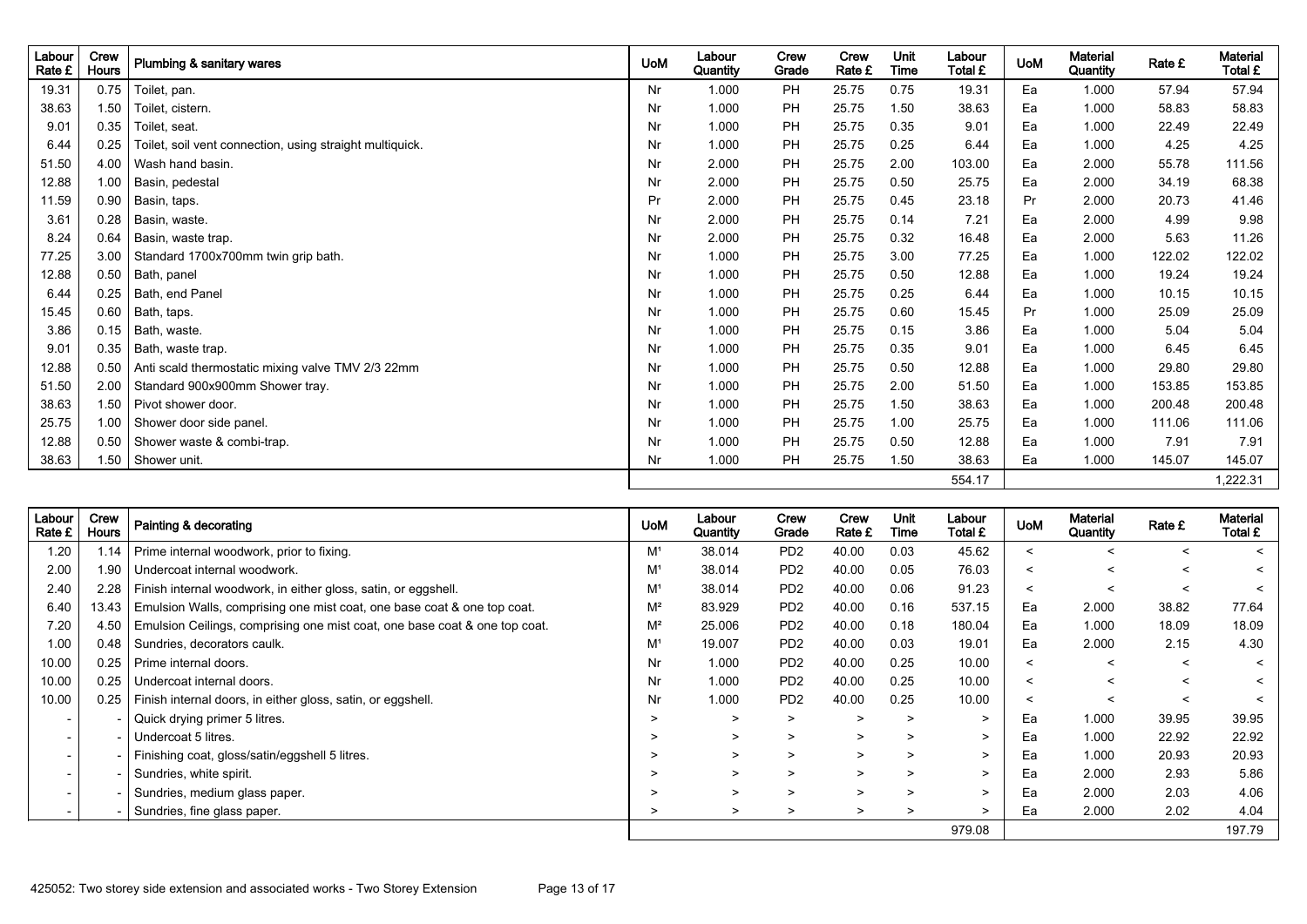| Labour<br>Rate £ | Crew<br><b>Hours</b> | Sundry fixings & fasteners                                     | <b>UoM</b> | Labour<br>Quantity | Crew<br>Grade | Crew<br>Rate £ | Unit<br>Time | Labour<br>Total £ | <b>UoM</b> | Material<br>Quantity | Rate £ | <b>Material</b><br>Total £ |
|------------------|----------------------|----------------------------------------------------------------|------------|--------------------|---------------|----------------|--------------|-------------------|------------|----------------------|--------|----------------------------|
|                  |                      | Nails Paslode 3.1x90mm straight galvanised 2200nr box.         | Nr         | 225.000            | $\geq$        | $\geq$         | >            | $\geq$            | <b>Bx</b>  | 1.000                | 49.78  | 49.78                      |
|                  |                      | Nails Paslode 3.1x75mm ring shank galvanised 2200nr box.       | Nr         | 112.000            | $\geq$        | $\geq$         | >            | $\geq$            | Bx         | 1.000                | 47.98  | 47.98                      |
|                  |                      | Nails Paslode 2.8x51mm ring shank galvanised 3300nr box.       | Nr         | 75.369             | $\geq$        | $\geq$         | $\geq$       | $\geq$            | <b>Bx</b>  | 1.000                | 57.40  | 57.40                      |
|                  |                      | Staples Paslode 25mm 2100nr box.                               | Nr         | 147.000            | $\geq$        | $\geq$         | $\geq$       | $\geq$            | <b>Bx</b>  | 1.000                | 22.58  | 22.58                      |
|                  |                      | Screws drywall 25mm 1000nr box.                                | Nr         | 369.000            | $\geq$        | $\geq$         | >            | $\geq$            | <b>Bx</b>  | 1.000                | 5.28   | 5.28                       |
|                  |                      | Screws chippy screw 4.5x70mm 100nr box.                        | Nr         | 20.000             | $\geq$        | $\geq$         | >            | $\geq$            | <b>Bx</b>  | 1.000                | 5.83   | 5.83                       |
|                  |                      | Masonary plug brown 300nr pack.                                | Nr         | 9.000              | $\geq$        | $\geq$         | >            | $\geq$            | Ea         | 1.000                | 2.70   | 2.70                       |
|                  |                      | Screws chippy screw 4.5x50mm 200nr box.                        | Nr         | 9.000              | $\geq$        | $\geq$         | >            | $\geq$            | Bx         | 1.000                | 7.96   | 7.96                       |
|                  |                      | Nails 40mm oval 2.50kg pack.                                   | Nr         | 68.000             | $\geq$        | $\geq$         | >            | $\geq$            | Ea         | 1.000                | 11.44  | 11.44                      |
|                  |                      | Screws chippy screw 4.0x25mm 200nr box.                        | Nr         | 17.000             | $\geq$        | $\geq$         | >            | $\geq$            | Bx         | 1.000                | 3.57   | 3.57                       |
|                  |                      | Fixings Plain Round Head Nail Galvanised 3.35x65mm PK2.5Kg     | Nr         | 90.000             | $\geq$        | $\geq$         | >            | $\geq$            | Pack       | 1.000                | 10.74  | 10.74                      |
|                  |                      | Nails white UPVC trim pins stainless steel 2.0x30mm 250nr box. | Nr         | 42.000             | $\geq$        | $\geq$         | >            | $\geq$            | <b>Bx</b>  | 1.000                | 11.24  | 11.24                      |
|                  |                      | Nails white UPVC trim pins stainless steel 3.0x50mm 100nr box. | Nr         | 81.000             | $\geq$        | $\geq$         | >            | $\geq$            | <b>Bx</b>  | 1.000                | 14.33  | 14.33                      |
|                  |                      | Frame fixings 8.0x100mm each.                                  | Nr         | 32.000             | $\geq$        | $\geq$         | >            | $\geq$            | Ea         | 32.000               | 0.40   | 12.80                      |
|                  |                      | HardieBacker Screws 25mm x 5mm BX100                           | Nr         | 103.668            | $\geq$        | $\geq$         | >            | $\geq$            | Ea         | 2.000                | 5.00   | 10.00                      |
|                  |                      | Steel joist hangers (timber to masonry hangers).               | Nr         | 11.945             | $\geq$        | $\geq$         | $\geq$       | $\geq$            | Ea         | 12.000               | 3.50   | 42.00                      |
|                  |                      |                                                                |            |                    |               |                |              | 0.00              |            |                      |        | 315.63                     |

| <b>Tool Hire</b>                                                 |                 |           |          |        |         |  |  |  |
|------------------------------------------------------------------|-----------------|-----------|----------|--------|---------|--|--|--|
| Description                                                      | <b>Hire UoM</b> | Section   | Quantity | Rate £ | Total £ |  |  |  |
| Tool hire, plate compactor for the above task.                   | Dy              | Tool Hire | 1.000    | 31.68  | 31.68   |  |  |  |
| Tool hire, petrol abrasive saw 12" for the above tasks.          | Dy              | Tool Hire | 1.000    | 58.41  | 58.41   |  |  |  |
| Tool hire, purchase 12" diamond cutting blade for the above saw. | Ea              | Tool Hire | 1.000    | 35.02  | 35.02   |  |  |  |
| Tool hire, 110y cement mixer with transformer.                   | Hp              | Tool Hire | 2.000    | 35.64  | 71.28   |  |  |  |
| Tool hire, steel props.                                          | Hp              | Tool Hire | 4.000    | 7.92   | 31.68   |  |  |  |
| Tool hire, strongboys.                                           | Hp              | Tool Hire | 4.000    | 7.92   | 31.68   |  |  |  |
| Tool hire, builders trestles.                                    | Hp              | Tool Hire | 3.000    | 7.43   | 22.29   |  |  |  |
| Tool hire, builders planks.                                      | Hp              | Tool Hire | 4.000    | 2.97   | 11.88   |  |  |  |
| Total Tool Hire (items excluded as instructed)<br>293.92         |                 |           |          |        |         |  |  |  |

| <b>Plant Hire</b>                                             |          |                   |          |        |          |  |  |  |
|---------------------------------------------------------------|----------|-------------------|----------|--------|----------|--|--|--|
| Description                                                   | Hire UoM | Section           | Quantity | Rate £ | Total £  |  |  |  |
| Chemical site lavatory.                                       | Wks      | <b>Plant Hire</b> | 6.000    | 42.57  | 255.42   |  |  |  |
| Scaffolding by specialist, multiple lifts.                    | Ls.      | <b>Plant Hire</b> | 48.720   | 29.70  | 1,446.98 |  |  |  |
| Excavations for cavity walls, using a mini digger.            | Hp       | <b>Plant Hire</b> | 2.000    | 43.56  | 87.12    |  |  |  |
| Load waste into skips, using a mini digger.                   | Hp       | <b>Plant Hire</b> | 000.     | 43.56  | 43.56    |  |  |  |
| Excavate drains to a max depth of 900mm, using a mini digger. | Hp       | <b>Plant Hire</b> | 1.000    | 43.56  | 43.56    |  |  |  |
| Load waste into skips, using a mini digger.                   | Hp       | <b>Plant Hire</b> | 000.1    | 43.56  | 43.56    |  |  |  |
| Plant hire, lifting equipment, tile/slate conveyor.           | Dv       | <b>Plant Hire</b> | 1.000    | 81.18  | 81.18    |  |  |  |
| 2.001.38<br><b>Total Plant Hire</b>                           |          |                   |          |        |          |  |  |  |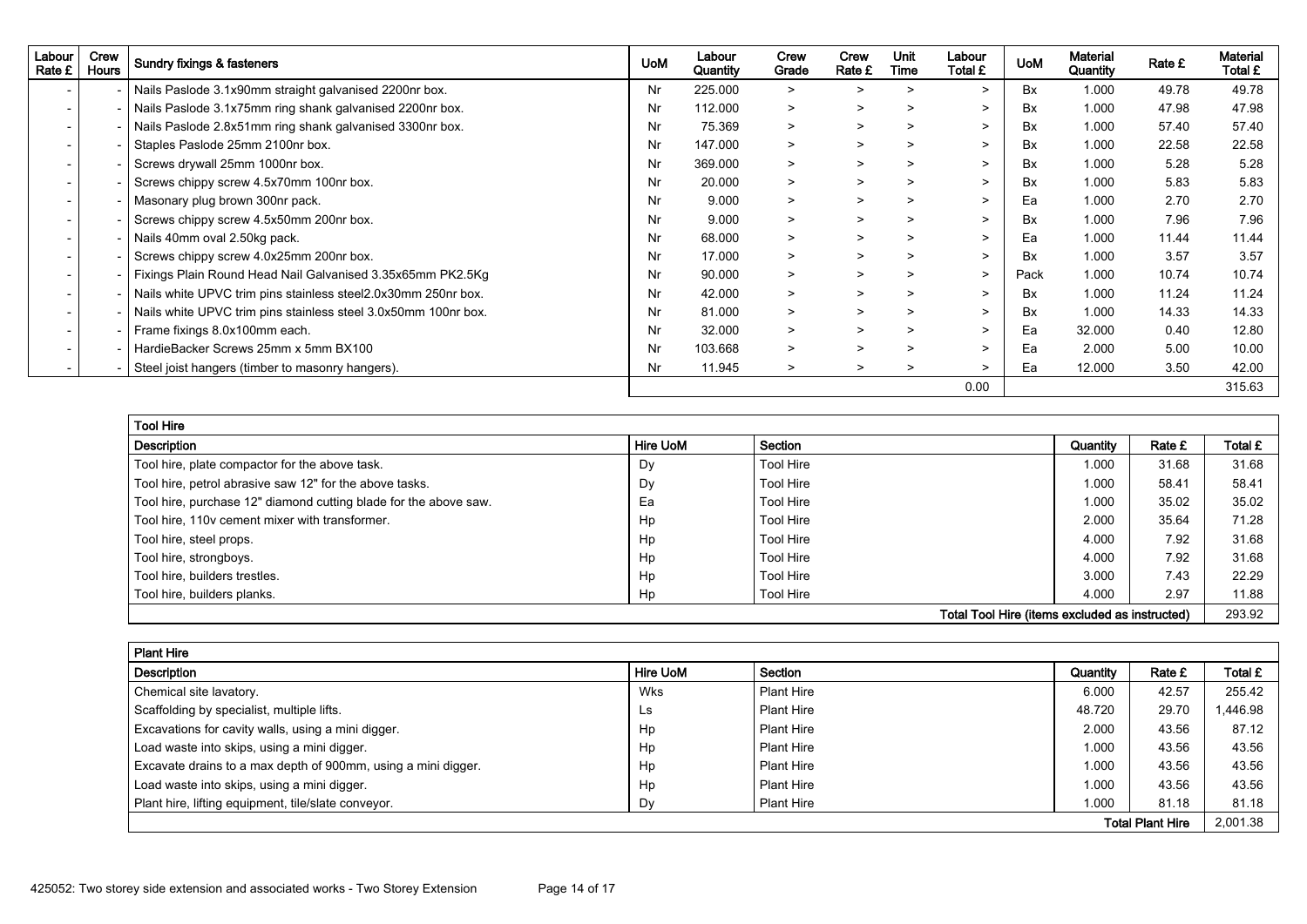| Waste Removal (Skip Roundup Calculation)      | Section                                                | <b>Skips</b> | Rate £ | Total £ |
|-----------------------------------------------|--------------------------------------------------------|--------------|--------|---------|
| Load waste into skips, labour included above. | Enabling works                                         | 0.156        | 180.00 | 28.08   |
| Builders skips required for the above tasks.  | Excavations & foundations (waste includes 20% bulking) | 1.194        | 180.00 | 214.92  |
| Builders skips required for the above task.   | Drainage                                               | 0.139        | 180.00 | 25.02   |
| Excavate & scrape out for slab.               | Ground floor                                           | 0.198        | 180.00 | 35.64   |
| Clear waste into skips.                       | <b>Brickworks</b>                                      | 0.237        | 180.00 | 42.66   |
| Knock through, remove brickworks & plaster.   | Structural works                                       | 0.540        | 180.00 | 97.20   |
| Clear waste into skips.                       | Roof covering                                          | 0.181        | 180.00 | 32.58   |
| Additional skips                              |                                                        | 0.000        | 180.00 | 0.00    |
| Total £                                       |                                                        | 2.645        | 180.00 | 476.10  |
| Total loads = Roundup to next skip            |                                                        | 3.000        | 180.00 | 540.00  |
| <b>Extra-over for roundup</b>                 |                                                        | 0.355        | 180.00 | 63.90   |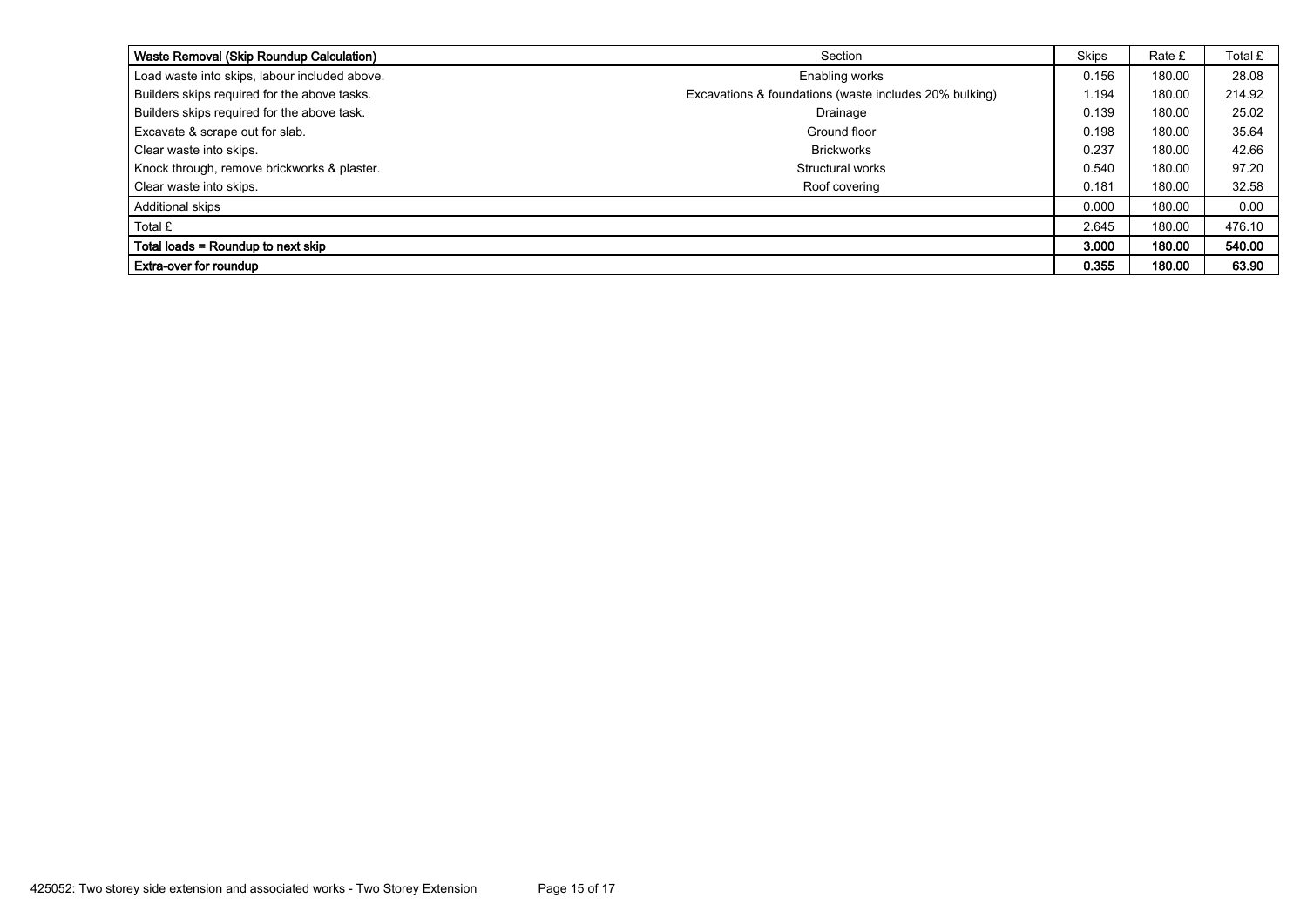## Scope of Estimation & Limitations

Considerations: We recommend that the following be taken into account prior to finalising your tender price or budget costs.

Estimators Online Limited and its trade partners will accept no liability for any loss. It is the customer's responsibility to satisfy themselves that all the intended works are covered within the final tender or finalised budget costs. The following information should enable you to fully adjudicate our interpretation of the costs.

Material Costs: For Architects, Self Builders and Home Owners. Please note that for each item listed in the material section the prices given Local Market Prices. They are estimated prices of what most small builders who buy in moderate volume will pay a supplier. Discounts may be available for purchases in larger volume. Estimators Online Limited reserves the right to change these prices at any time without prior notice.

Material Costs: For Direct Builder users. Please note for each item listed in the material section, the prices given are either the price you have set online using our website interactive functions or Local Market Prices, or materials priced by your preferred merchant. Estimators reserve the right to change any of the Local Market Prices without prior notice. For more information on our online interactive functions call 0161 286 8601.

Material Delivery: The supplier generally absorbs the cost of delivery to site, although we recognise some materials and plant may incur delivery charges. Due to the complexity of material variants and unknown distances between the supplier and site we have not included any delivery costs. We have included in the summary time off site for a labourer-driver for the day-to-day collection and delivery of materials, plant and equipment.

Special Order Materials: Prior to finalising your build costs we recommend you view the section "Special Order Materials" This section itemises materials that are not commonly found in stock at Builders Merchants. The prices we have used are indicative estimated values and require pricing directly from the source of supply.

Unit Times include the time to perform the task per unit of measurement and will usually include associated tasks such as: unloading and storing of materials, plant & equipment, normal time lost for breaks and regular cleanup of construction debris. As we have not visited the site, have no first hand experience of the customer requesting this estimate, no knowledge of the tradesmen performing the works and have no record of how much work the crew assigned to the job can handle, we have assumed the following in setting the unit times within this estimate: that the principal builder and tradesmen selected to perform the work are qualified career minded professionals. Estimators Online Limited produce estimates for Builders, Tradesmen, Builder's Merchants, Architects and Private Individuals. This criterion is used for all customer types.